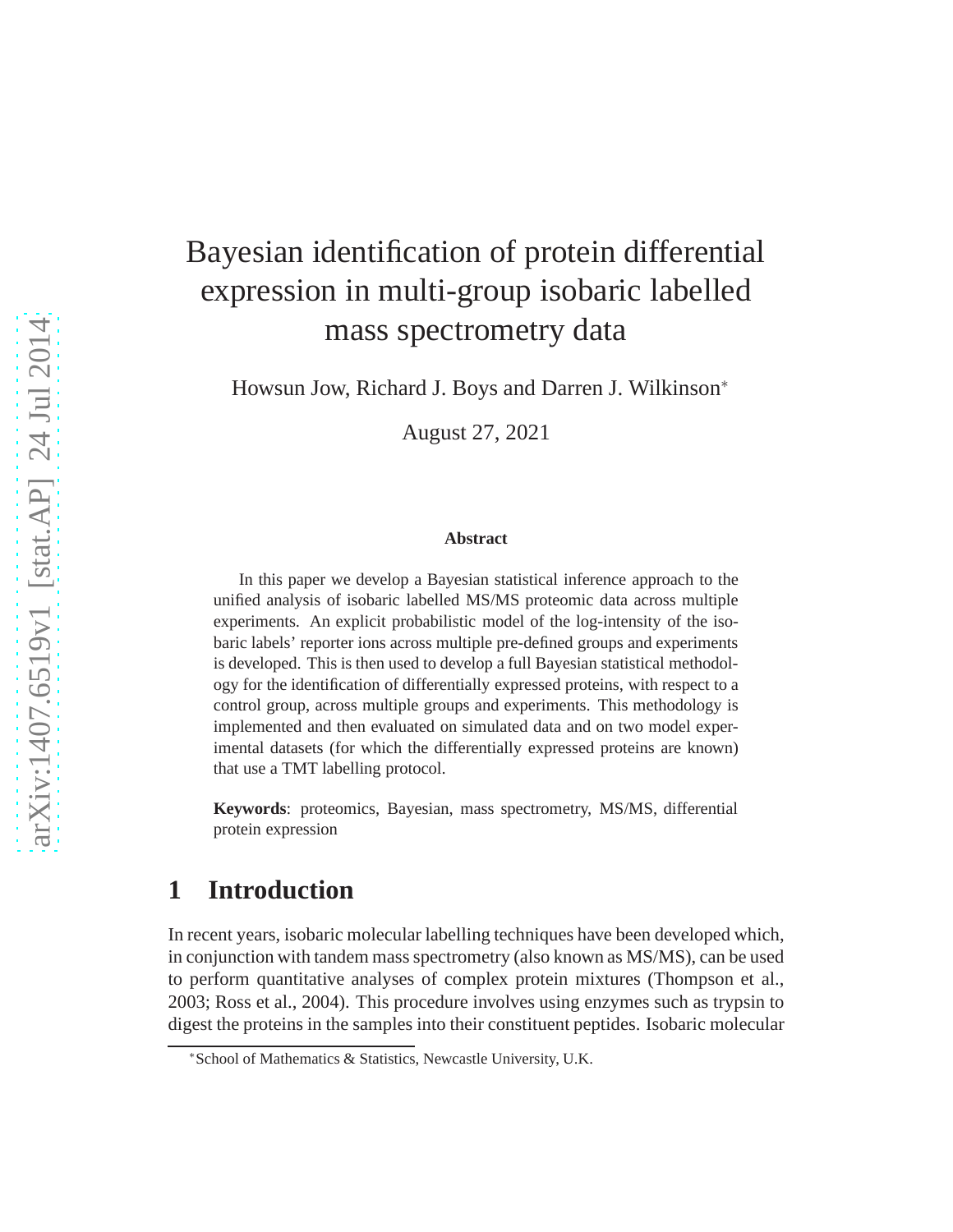labels (one label per sample) are then chemically attached to the resulting peptide components of the enzyme digested proteins. The samples are then mixed and passed through a liquid chromatograph into a mass spectrometer where tandem mass spectrometry is performed. The relative intensities of these labels for the resulting MS/MS spectra can be determined from the intensities of the isobaric labels' "reporter" ions. The MS/MS spectra are those of the constituent peptides and these can be identified either by hand or, more usually, using a protein sequence database. If the identified peptides are prototyped for a protein, i.e. peptides that can be uniquely derived from the digestion of a protein, then the relative amounts of this protein in the labelled samples can be quantified.

The experimental process described above is inherently stochastic as even technically identical replicates will produce different data regardless of the accuracy of the mass spectrometer. Also there is a wide "dynamic" range in the intensity of the detected peptides. This matters because only a limited number of ions can be subject to MS/MS. The highest intensity ions are the ones which tend to be selected. As such, the more abundant proteins, especially large proteins, will tend to drown out less abundant smaller proteins. A variety of techniques exist by which the complex protein mixture can be split up into simpler fractions but these do not completely eliminate the problem. An additional problem is that there are a limited number of isobaric tags available. The maximum currently commercially available is eight (Choe et al., 2007). This limits the number of samples that can be analyzed in a single experiment. However, it should be possible to analyze a larger number of samples using multiple experiments that, for example, share a common reference sample. This requires that any analysis technique used be able to link data from multiple experiments of this type.

Apart from the peptide identification problem (Befekadu et al., 2009), the main statistical problem in analysing MS/MS data is how to detect which of the proteins in a complex mixture are present in significantly different amounts in a set of isobaric labelled samples from two or more pre-determined groups such as a control group and a set of treatment groups. Currently standard software such as MASCOT (Perkins et al., 1999) is quite limited as they attempt to detect differences between two groups either by a informal thresholding on the fold-ratio or by using a t-test, which in turn can be generalised to a comparison of more groups via a one-way ANOVA. The t-test method typically makes the reasonable assumption that the intensities of the reporter ions for MS/MS spectra of proteotypic peptides are log-normally distributed (Boehm et al., 2007). However, using the t-test approach has several drawbacks. The main problem arises from having to test a large number of hypotheses to determine significant differences in expression levels between groups, as a test is needed for each of the hundreds of proteins. Of course, such problems can be somewhat mitigated by using standard multiple hypotheses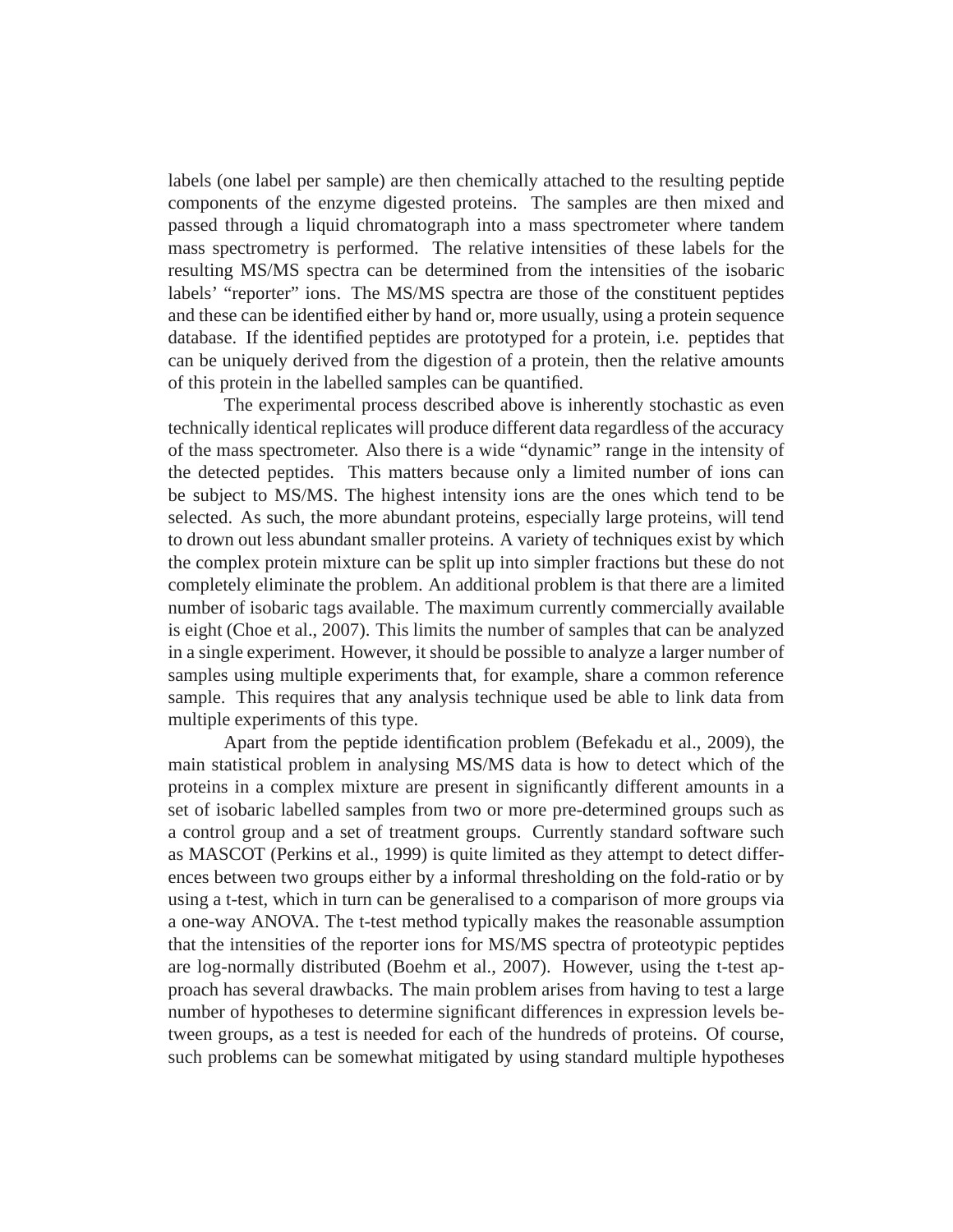corrections (Sidak, 1968; Holm, 1979; Benjamini and Hochberg, 1995). Another problem with using t-test is that many suffer from low power due to proteins being quantified on the basis of only a small number of MS/MS spectra.

To circumvent these issues, various authors have developed methods using a more detailed model for the peptide intensity and use ANOVA analytic techniques to determine differences between protein expression levels for different groups and their associated statistical significance. Keshamouni et al. (2006) describe a very simple ANOVA model for normalised log-ratios in a single experiment comparing a single treatment against a control. A more sophisticated ANOVA model for multiple treatments and experiments is described in Oberg et al. (2008). Although their full model is somewhat overparameterised, it is easily reduced to an identifiable model by combining some parameters and setting others to zero. This reduced model is very closely related to the model described in this paper. The main innovations introduced here are that the model is fit jointly to all of the data simultaneously, rather than using a stepwise regression approach, that the fitting is done in a fully Bayesian way, and that the Bayesian version of the model includes variable selection indicators for differential expression, allowing direct inference to be made for the probability of differential expression associated with each protein. Note that related methods for LC–MS data are often tailored to specific features of that data. For example, the models of Karpievitch et al. (2009) and Wang et al. (2012) are tailored to a specific kind of informative missingness in the data which does not arise for isobaric labelled MS/MS data. In the MS/MS framework considered here, missingness is generally much less of an issue than for LC–MS data (Oberg and Mahoney, 2012), and there is little evidence to suggest that missing values in MS/MS data sets are strongly informative. Nevertheless, as for all proteomics technologies, there is still an issue with certain peptides not being detected at all during the first phase of the MS/MS procedure. Our model deals correctly with such missingness, in a fairly efficient way.

In this paper we fit a detailed random effects model with an ANOVA form to analyse protein expression levels, but remove or consolidate many of the parameters that Oberg et al. (2008) find to be typically confounded. The model is a hierarchical model which borrows strength appropriately across multiple peptides, proteins, samples and experiments. Unlike the stepwise regression approach described by Oberg et al. (2008), our fitting approach does not force each protein to have an independent variance parameter, and correctly propagates normalisation uncertainty without assuming approximate orthogonality of model components. In common with Oberg et al. (2008), our model allows for the analysis of multiple experiments with common reference samples. Additionally, our method adopts a fully Bayesian approach and therefore has all the advantages of interpretability and being able to include prior information (where available). The Bayesian approach also has sev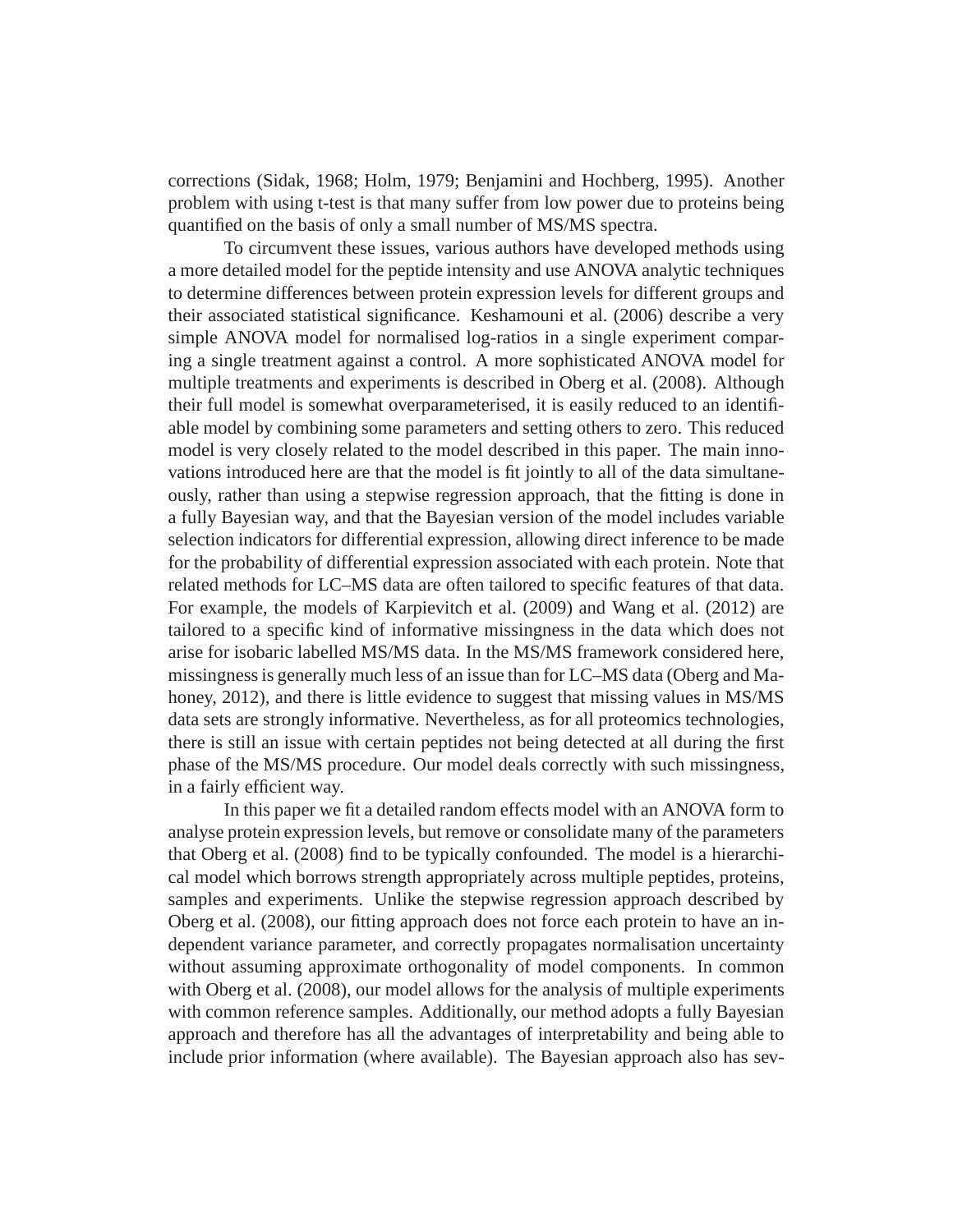eral advantages specific to the context of complex hierarchical models. The framework is flexible, and allows convenient checking for over-parametrisation or variable confounding by prior to posterior comparisons and multi-dimensional analysis of the posterior distribution. Importantly the model has a variable selection form which ensures that we fit an appropriate model for the combination of differentially expressed and non-differentially expressed proteins. Models without this structure have the drawback that they inflate the error variance in the "null" model due to contamination by outlying differentially expressed proteins which then hinders the detection of differential expression.

In the next section we give more details of the experimental framework and describe the model together with the prior-to-posterior analysis. In section 3 we demonstrate the potential of the model to pool information across multiple MS/MS experiments by using simulated data. In sections 4 and 5 we analyse two real MS/MS datasets. The real datasets have a simple structure but serve to demonstrate that our model captures the behaviour of real experimental data. The dataset in section 4 has two technically identical replicates and so contains a negative control, that is, there should be no differentially expressed proteins. The dataset in section 5 is provided by the ProteoRed consortium as part of an assessment of various quantitative proteomics methods. It contains known differentially expressed proteins within an otherwise set of technically identical replicates. The paper concludes in section 6 with a discussion.

## **2 Methods**

### **2.1 Experimental framework**

The experimental framework of an isobaric labelled MS/MS experiment is as follows: the protein samples, each containing roughly equal amounts of total protein by mass, are digested using enzymes with typically high specificity such as trypsin i.e. they cleave the protein molecules into peptide fragments at predictable amino acid residues. The digested samples are then each chemically labelled with different isobaric labelling molecules. The samples are then mixed together and run through a liquid chromatograph into a mass spectrometer.

A selection of high intensity ions from the resulting MS spectra are then shattered, using high energy collisions, to yield further ion spectra called MS/MS spectra. The chemically attached molecules leave signature or reporter ions in the MS/MS spectra. The relative intensity of these reporter ions will give us relative quantitative information about the amounts of the peptide fragments, corresponding to each MS/MS spectra, in each sample.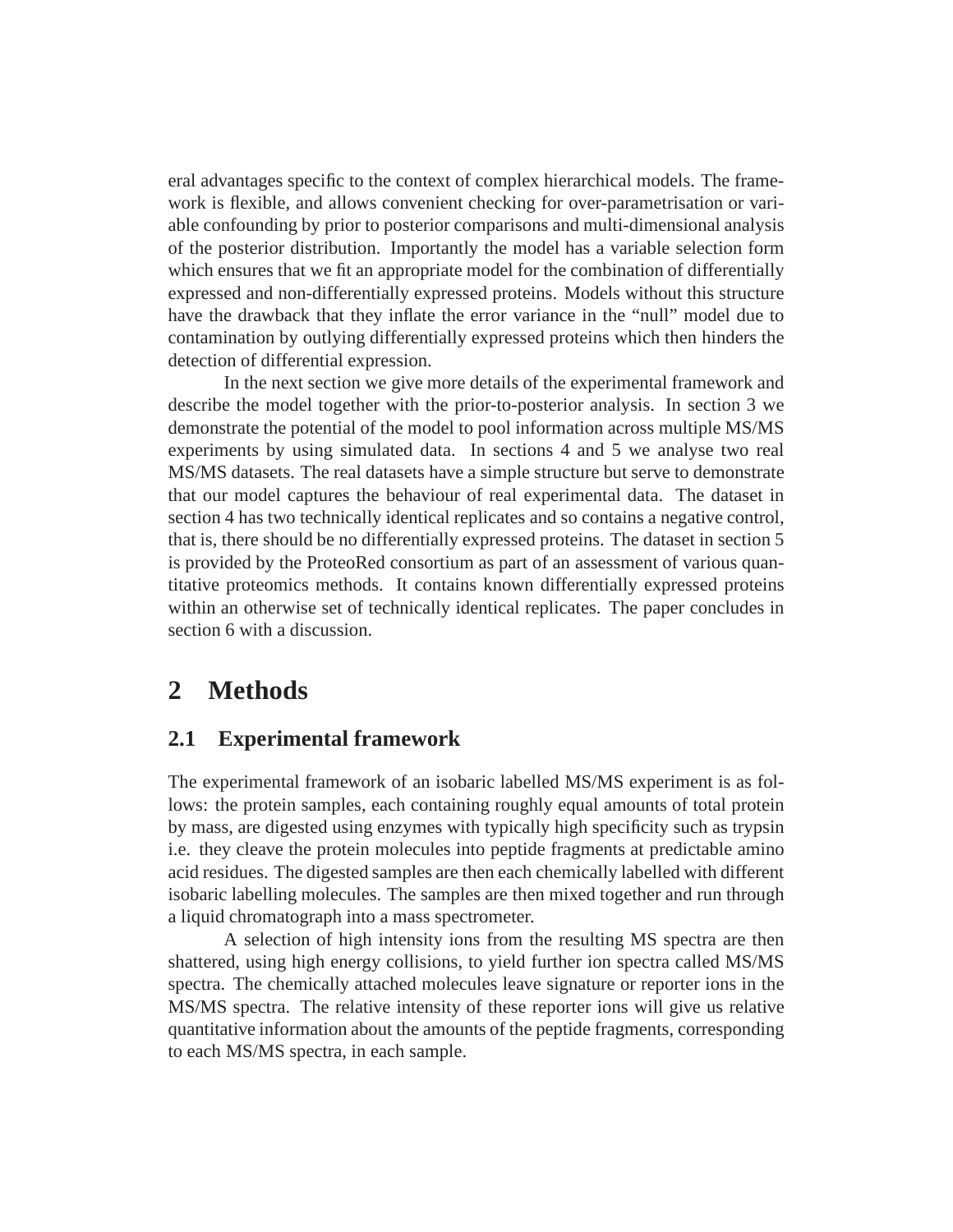The above constitutes a single experiment. Multiple experiments  $(E)$  can of course be performed either with technical or biological sample replicates. The samples being analyzed are typically assigned to pre-determined biological groups. For simplicity, only the MS/MS spectra corresponding to peptide fragments uniquely derived from a single protein are used in the quantitative analysis. This means that a single MS/MS spectrum gives quantitation information about a single protein. Thus we need a model that will simultaneously model the observed expression levels for P proteins for the G biological groups to which the samples being analyzed are assigned. One of the biological groups is used as the control group. Differences in protein expression level are then measured relative to this control. The total protein content of each sample that ends up being labelled are only roughly equal. In our model we include a parameter which allows for differing amounts of total labelled samples in an experiment. In addition, when performing the analysis across multiple experiments it is important to be able to "link" the experiments. In order to facilitate this a reference sample is selected in each experiment. Ideally this should be a technical replicate of some standard sample that is included in all our experiments.

An example of an experimental design is given in Figure 1. It shows a scenario with two experiments for twelve samples from four groups with three replicate samples per group assuming that only six isobaric labels are available for any single experiment.



Figure 1: Schematic of an experimental design for twelve samples from four groups (three replicate samples per group) using six available isobaric labels (A-F).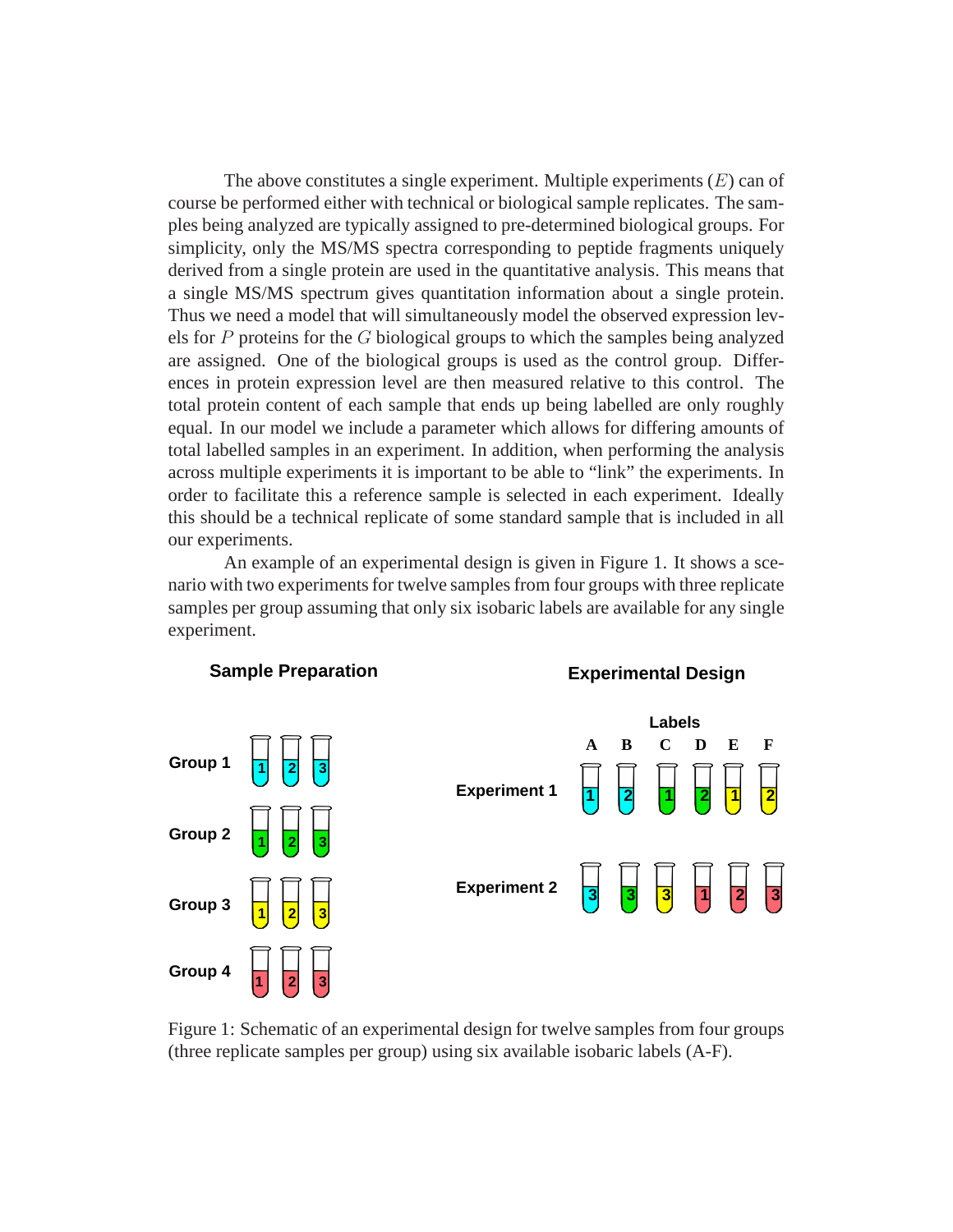#### **2.2 The Model**

We consider a series of isobaric labelled mass spectrometric experiments designed using  $n_I$  distinctly identifiable isobaric tags (we will typically have  $n_I = 6$ ). We assume that for each experiment e, we have (log) intensity measurements  $y_{eqjki}$  in treatment group  $g$  arranged by sample/replicate number  $i$  from an MS/MS spectrum k identified as being that of a peptide derived from a protein j. Specific peptides are therefore identified by a particular  $(j, k)$  combination. The isobaric tags are used to identify the  $(g, i)$  combinations within an experiment. The model has an ANOVA style, starting with a sample-specific normalising constant,  $\kappa_{eqi}$ , and then decomposing the remaining uncertainty using a variable selection approach in the style of Kuo and Mallick (1998); see O'Hara and Sillanpaa (2009) for a review of other possible approaches. The benefits of Bayesian hierarchical modelling in the context of gene expression microarrays is already well established (Hein et al., 2005). Explicit inclusion of the normalisation constant in the model ensures that important information in the data is not lost during the normalisation process (Hein et al., 2005; Karpievitch et al., 2012; Callister et al., 2006; Hill et al., 2008). The benefits of including the normalising constant directly in ANOVA–style fixed and random effects models for proteomics data is most clearly articulated in Oberg et al. (2008), to which the reader is referred for further details.

We model the log intensities as

$$
y_{egjki} = \kappa_{egi} + \alpha_{jk} + \beta_{gj}\gamma_{gj} + \epsilon_{egjki},\tag{1}
$$

 $e = 1, \ldots, E, g = 1, \ldots, G, j = 1, \ldots, P, k = 1, \ldots, m_j$  and  $i = 1, \ldots, n_{eq}$ , where, for identifiability, the parameters are subject to the constraints

$$
\beta_{1j} = \gamma_{1j} = 0
$$
,  $j = 1, ..., P$  and  $\kappa_{e g_e 1} = 0$ ,  $e = 1, ..., E$ ,

where  $g_e$  is the group in experiment e whose first sample is used as the reference sample. In general, differential expression will be measured against a control group and this group will be labelled group 1. The control group will commonly also provide a reference sample in each experiment (giving  $g_e = 1$ ), though sometimes the experimenter might choose different groups to provide the reference samples. Thus the number of isobaric labels used in each experiment is  $\sum_{g} n_{eg} = n_I$ . Note that a MS/MS spectrum is assumed to be "assigned" to one and only one protein.

In a typical experiment some reporter ions do not show up in a particular MS/MS spectrum. This corresponds to missing data in the model and can be dealt with by treating these unobserved values in the usual Bayesian MCMC way, that is, by including the missing data in the model as unobserved parameters and stochastically imputing them along with all other unknowns. This leads to the correct posterior distribution (which is less concentrated than it would have been in the case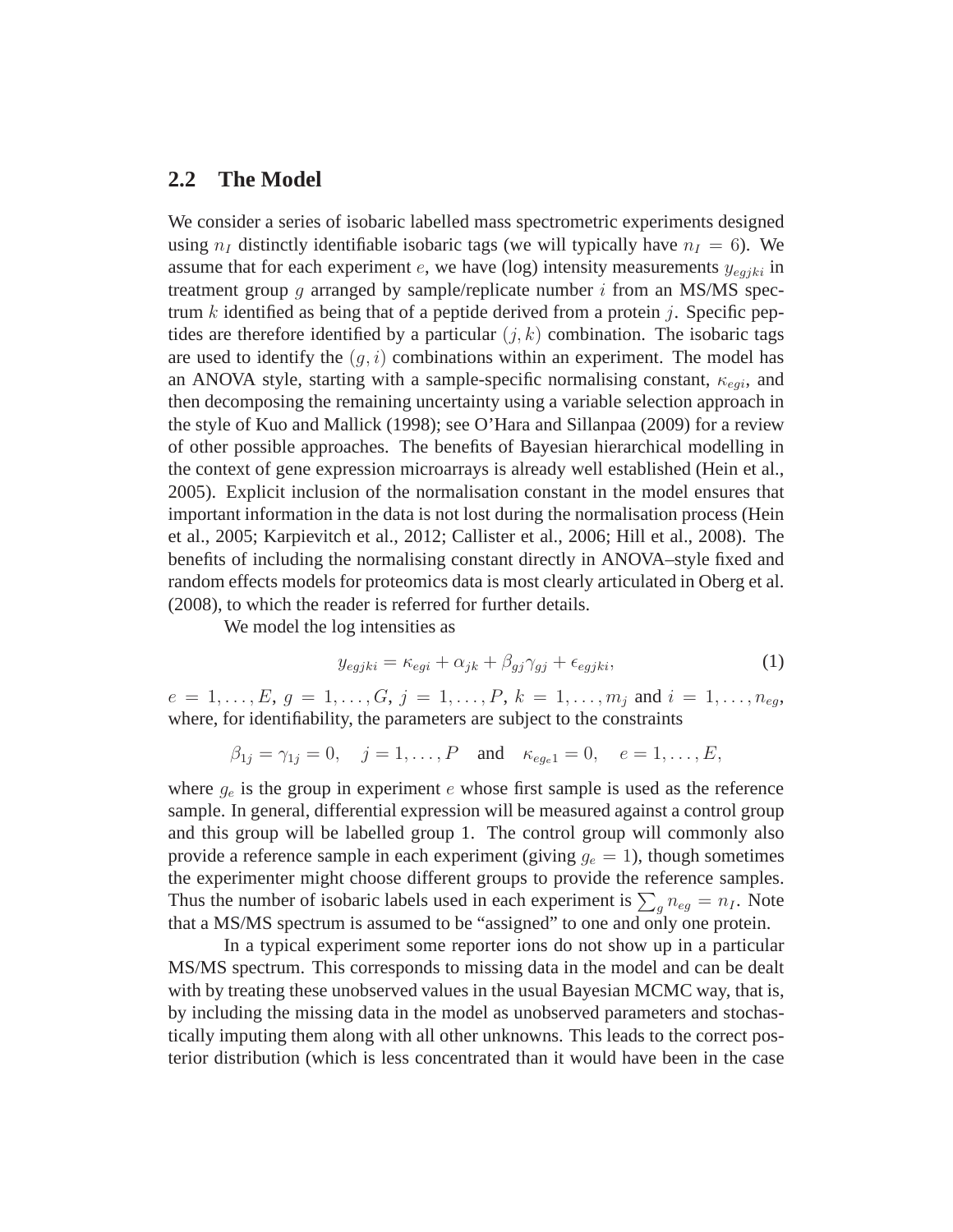of full observation), but at the expense of poorer mixing of the MCMC scheme. However, a more efficient implementation is possible by using a "ragged array" with varying dimension indices, which avoids creating variables corresponding to the missing data. We adopt this latter scheme in the implementation we describe in section 2.3.2, as it has significantly better mixing properties than the naive approach.

The interpretation of the parameters is as follows. The parameters  $\kappa_{egi}$  are normalization constants for sample i in group g of experiment  $e$  relative to the reference sample in that experiment, that is, the log-ratio of the total amount of sample i (in group g of experiment  $e$ ) with respect to the reference sample (sample 1 in group  $g_e$  of experiment e). The  $\alpha_{jk}$  parameters are the mean log-intensities of a peptide k (corresponding to a reporter ion in an MS/MS spectrum) assigned to protein j for labelled samples from (control) group 1. The  $\beta_{qi}$  parameters are binary indicating whether or not the protein  $j$  is differentially expressed for biological group g with respect to (control) group 1 and the  $\gamma_{qj}$  parameters are the difference in the mean log-expression level of protein  $j$  between group  $g$  and (control) group 1. Finally, the  $\epsilon_{egjki}$  are independent and identically distributed noise terms following a normal N $(0, \sigma^2)$  distribution with zero mean and variance  $\sigma^2$ .

#### **2.3 Bayesian Inference**

The inference task is to make statistically valid statements about the unknown model parameters  $(\kappa, \alpha, \beta, \gamma, \sigma)$  that describe the unknown normalisation factors, the mean expression levels in the different groups and the experimental noise. The Bayesian statistical inference approach combines information from the data  $D =$  $\{y_{eqjki}\}\,$  with that from prior information using Bayes Theorem, and describes this through the posterior distribution. If we assume that the prior distribution for each model parameter can be specified independently, the posterior distribution is

$$
\pi(\kappa, \alpha, \beta, \gamma, \sigma | D) \propto \prod_{e, (g,i) \neq (g_e, 1)} \pi(\kappa_{egi}) \times \prod_{jk} \pi(\alpha_{jk}) \times \prod_{g \neq 1, j} \pi(\beta_{gj}) \pi(\gamma_{gj}) \times \pi(\sigma)
$$

$$
\times \sigma^{-n} \exp \left\{-\frac{1}{2\sigma^2} \sum_{egjki} (y_{egjki} - \kappa_{egi} - \alpha_{jk} - \beta_{gj}\gamma_{gj})^2\right\},
$$

where  $n = En_I \sum_j m_j$  is the total number of log-intensity measurements for the isobaric labels and  $\pi(\cdot)$  denote prior probability (density) functions.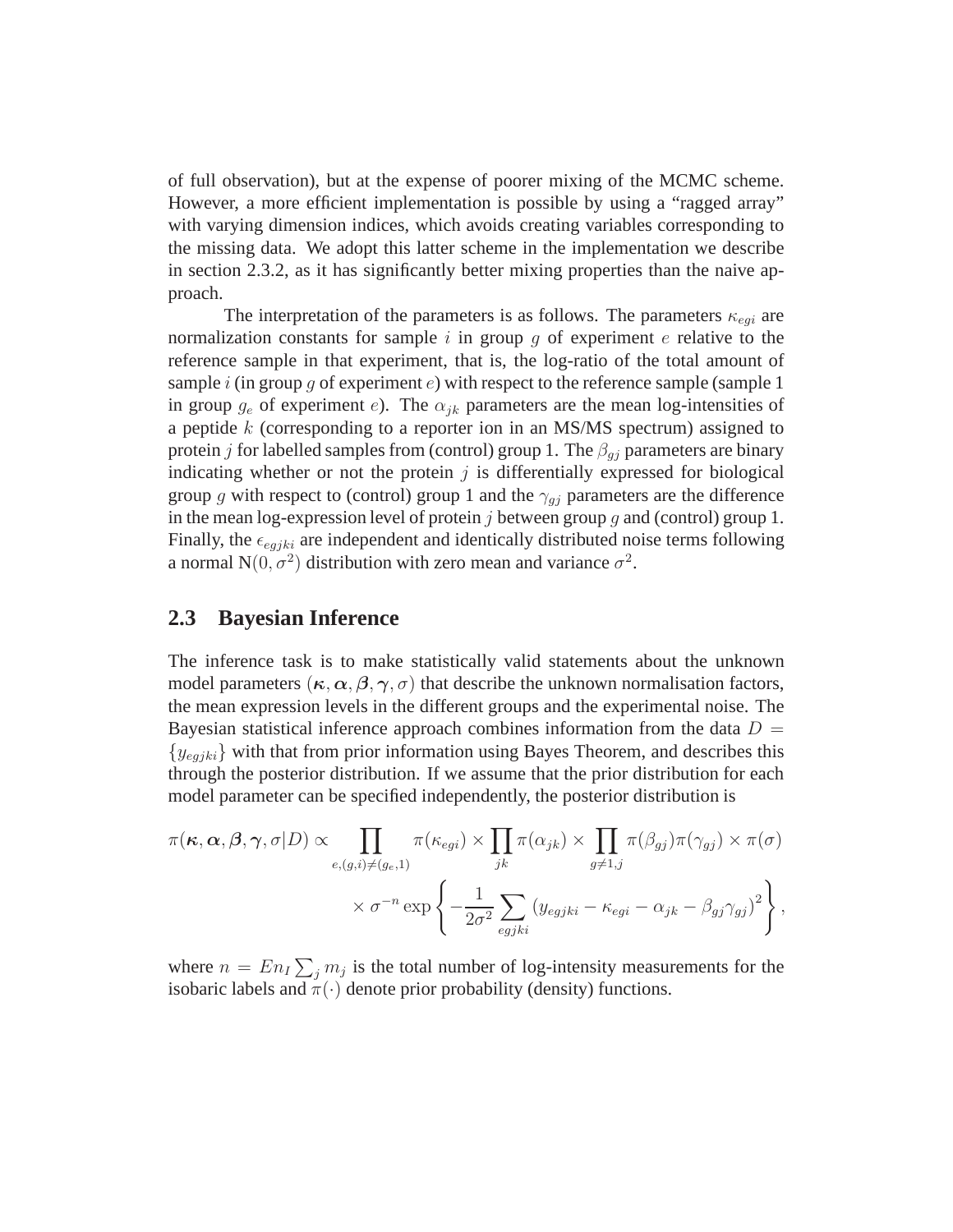#### **2.3.1 Prior Distribution on Model Parameters**

The Bayesian approach allows for additional information to be incorporated by using a prior distribution on all model parameters  $(\kappa, \alpha, \beta, \gamma, \sigma)$ . Although each analyst should incorporate their own prior beliefs into the prior distribution, we have chosen to represent prior beliefs by using standard distributions. This leaves the analyst to decide on their own choice for the parameters of these distributions. The prior distributions are, for  $e = 1, \ldots, E, g = 1, \ldots, G, j = 1, \ldots, P, k =$  $1, \ldots, m_j$  and  $i = 1, \ldots, n_{eg}$ 

$$
\kappa_{egi} \sim N(a_{\kappa}, 1/b_{\kappa}), \qquad \alpha_{jk} \sim N(a_{\alpha}, 1/b_{\alpha}),
$$
  
\n
$$
\beta_{gj}|p_{gj} \sim \text{Bern}(p_{gj}), \qquad p_{gj} \sim \text{Beta}(a_p, b_p),
$$
  
\n
$$
\gamma_{gj} \sim N(a_{\gamma}, 1/b_{\gamma}), \qquad \sigma^{-2} \sim \text{Ga}(a_{\sigma}, b_{\sigma}),
$$

where  $Ga(a, b)$  is a gamma distribution with mean  $a/b$ , Bern $(p)$  is a Bernoulli distribution with success probability p and  $Beta(a, b)$  is a Beta distribution with mean  $a/(a + b)$ . The essential model structure over the unknowns is displayed as a plate diagram in Figure 2.

We suggest the following default choices for the prior parameters. In an ideal series of experiments, the experimenter uses the same total amount of reporter in each experiment. In other words, experimenters try to design their experiments so that the  $\kappa_{eqi}$  are close to zero. We input this information by taking  $a_{\kappa} = 0$  and  $b_{\kappa} =$ 1/9. In our experience, log-intensities for reporter ions typically range between 4 and 16 and so taking this range as four standard deviations gives  $a_{\alpha} = 10$  and  $b_{\alpha} = 1/9$ . In most analyses of this kind, the proportion of differentially expressed proteins will be low, say around 5%. It is possible to undertake the analysis with this proportion fixed at such a user-specified value. However, as results may be very sensitive to the value chosen, we prefer to put a prior distribution on the proportion and learn about it from the data. We suggest taking  $a_p = 1$  and  $b_p = 19$ .

Naturally the degree of differential expression in proteins (relative to the control group) will vary but we anticipate a typical fold-change to be around one (zero on the log-scale) and so recommend taking  $a_{\gamma} = 0$  and  $b_{\gamma} = 1$ . The level of measurement accuracy of the reporter ion log-intensity measurements is particularly difficult to assess. Therefore we suggest taking a quite weak prior distribution for  $\sigma$  by using  $a_{\sigma} = b_{\sigma} = 1/1000$ . Overall we regard these choices of prior parameters as inputting relatively weak prior information. Some analysts may feel they have stronger views to include in their prior distribution and so may feel justified in taking quite different choices to these "default" ones. We will use our default choices in the subsequent analyses we present in this paper.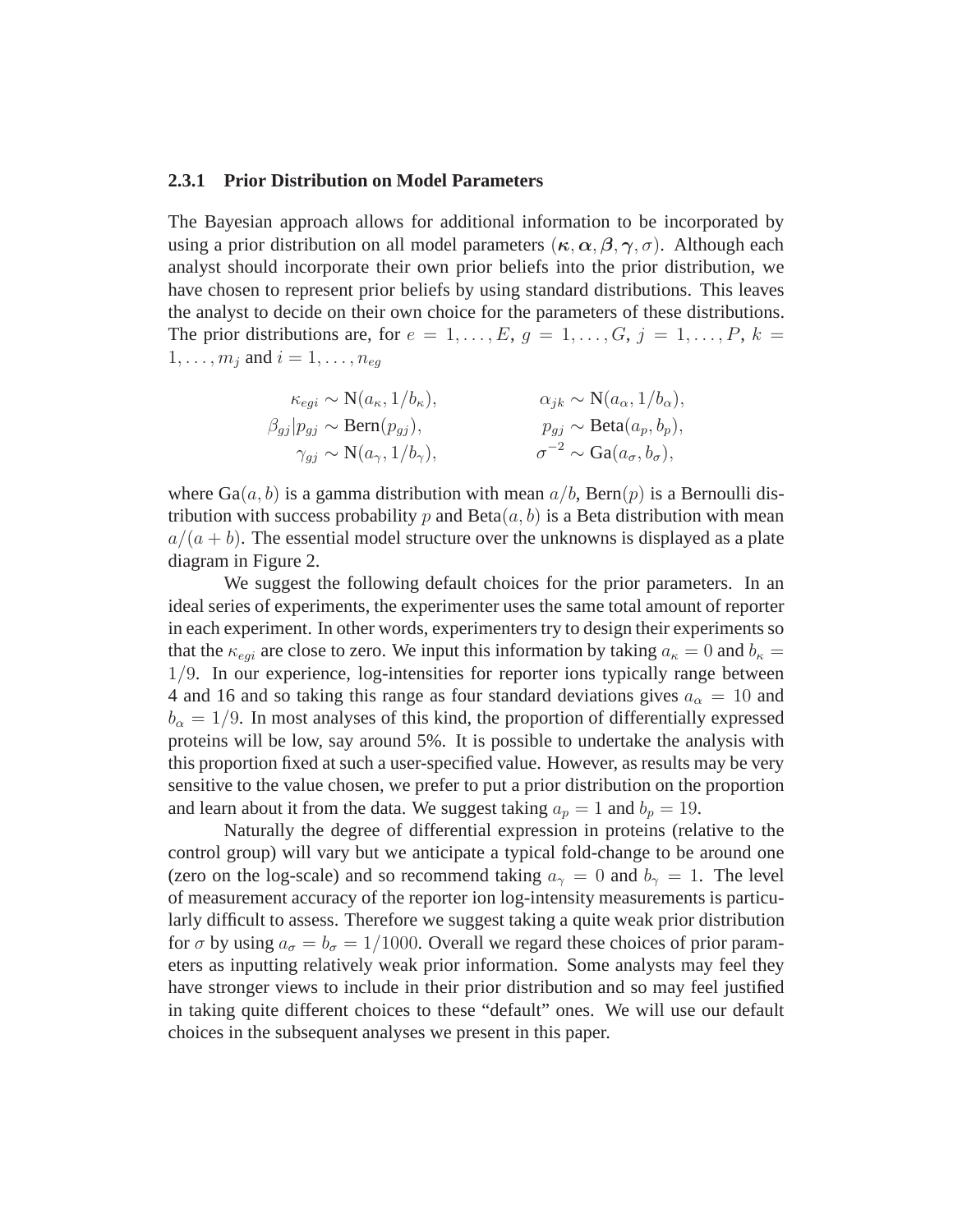

Figure 2: Plate diagram for the essential model structure. The directed acyclic graph (DAG) over the random variables represents the factorisation of the joint distribution of unobserved and observed model variables, and is used to construct posterior inference schemes. Fixed hyperparameters are omitted for clarity.

#### **2.3.2 Posterior analysis**

Unfortunately, the posterior distribution is analytically intractable for any significant number of proteins and peptides. However, it is possible to simulate realizations from this distribution by using computer-intensive Markov chain Monte Carlo (MCMC) techniques; see Gamerman and Lopes (2006). Essentially this algorithm simulates a Markov chain which has the posterior distribution as its equilibrium distribution. Thus, after the algorithm has converged (in distribution), all subsequent realizations will have the required (posterior) distribution. We have chosen to implement our model using the free open source software JAGS (Plummer, 2003). The JAGS code for our model and the key steps in this Gibbs sampling scheme are given in the appendix. Note that the indexing used in this code is slightly different to that in (1) to deal with missing data more efficiently: it uses a "ragged array"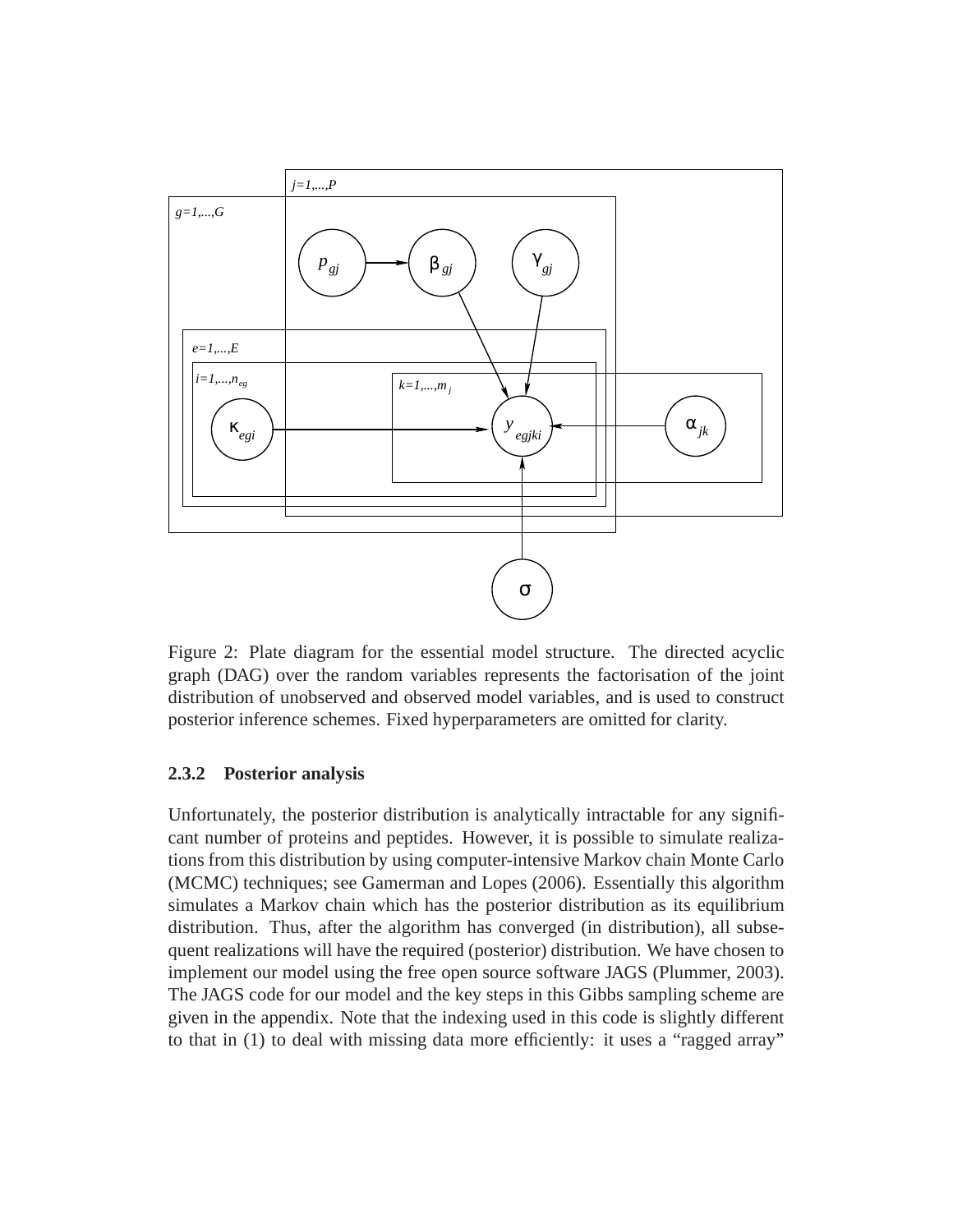structure to avoid creating nodes for missing values. We have found that this fairly simple one-variable-at-a-time Gibbs updating scheme works very effectively for this class of models and so more sophisticated MCMC schemes have not been pursued. We have also developed a full R package implementing the model and this is available as the R-Forge package **dpeaqms** (dpeaqms, 2011). In more challenging scenarios, single variable updating schemes for variable selection problems can be inefficient, and some authors have proposed methods (such as collasping and then joint updating) which can improve mixing in this case (Bottolo et al., 2010; Davies et al., 2014). However, such methods are not integrated into off-the-shelf MCMC engines such as JAGS.

### **3 Simulated Data Analysis**

In order to evaluate the performance of the statistical inference technique outlined previously, the methods were tested on data simulated from the model (1). The experimental scenario we consider is one in which there are  $G = 4$  groups consisting of a control group (CTL) and three treatment groups (TRT1, TRT2 and TRT3) and we have  $n_I = 6$  isobaric tags to use. We assume that differential expression is determined with respect to the control group and so label this as group  $q = 1$ ; the other groups TRT1, TRT2 and TRT3 we label as  $q = 2, 3, 4$  respectively. The simulated dataset we constructed consists of 12 labelled samples and, as this must have resulted from more than one experiment, we assume that there were  $E = 2$ experiments, with six tagged samples per experiment. We also assumed that overall there were three samples from each group. The samples were assigned to the six tag reporter ions according to the pattern (CTL, CTL, TRT1, TRT1, TRT2, TRT2) for the first experiment and (CTL, TRT1, TRT2, TRT3, TRT3, TRT3) for the second experiment. Therefore, the numbers of samples per group in each experiment are  $n_{11} = n_{12} = n_{13} = 2$ ,  $n_{14} = 0$  and  $n_{21} = n_{22} = n_{23} = 1$ ,  $n_{24} = 3$ . Note that this experimental design is not as balanced as it might have been, for example, we could have required at least one sample from each group in each experiment. However it might not always be possible to construct "balanced" experiments due to having a large number of groups relative to the number of tags available, and so we investigate here the effect of using an "unbalanced" experimental design. As we have a sample from (control) group 1 in each experiment, we take these samples as the reference samples for the experiments, that is, take  $g_1 = g_2 = 1$ .

We constructed the dataset to contain the results on  $P = 300$  proteins, with the number of simulated MS/MS spectra per protein  $(m_i)$  drawn from a geometric distribution with mean 6, this distribution being chosen to be roughly comparable with the real MS/MS datasets analyzed in this paper. The mean log-intensities of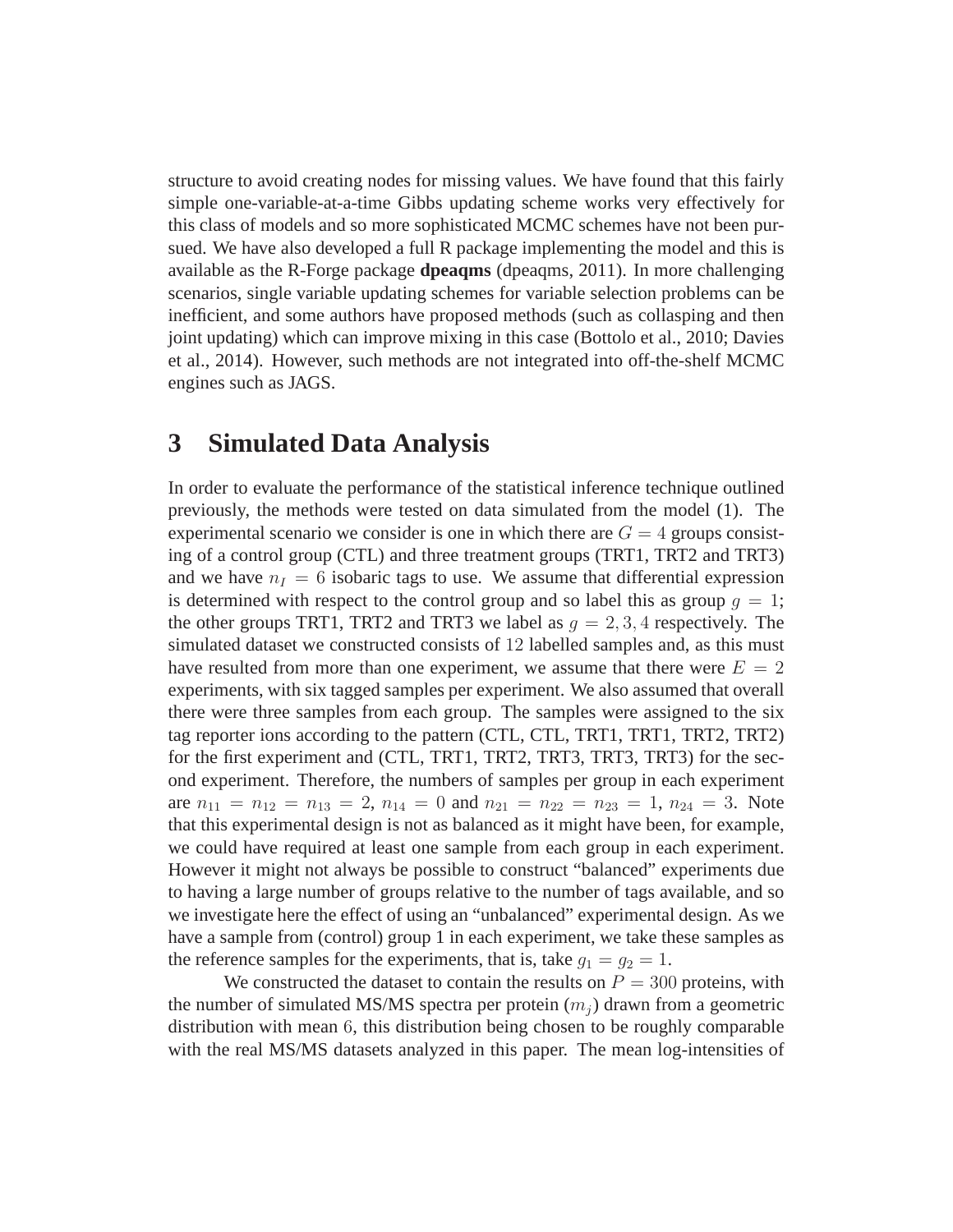the reporter ions for (control) group 1 ( $\alpha_{ik}$ ) were drawn from a normal distribution with mean 10 and standard deviation 3.0. Again, this distribution is similar to those for the real datasets in the paper. The probability of a protein being differentially expressed with respect to the control group CTL was drawn from Bernoulli distributions with probabilities 0.1, 0.2 and 0.3 for treatment groups TRT1, TRT2 and TRT3 respectively and resulted in 26, 71 and 98 differentially expressed proteins in the treatment groups. We considered fold changes in differential expression relative to the (control) group varying between 1.5 and 4.0 for up-regulation and between  $1/4.0$  and  $1/1.5$  for down-regulation. This led to us drawing the parameters for the level of differential expression ( $\gamma_{gj}$ ) from a uniform distribution on  $(-1.39, -0.41) \cup (0.41, 1.39)$ . The log ratios of the amount of protein in each sample with respect to a reference sample for each experiment (sample 1 in group  $g_e$ of experiment  $e$ ), the  $\kappa_{\text{eqi}}$ , were drawn from a normal distribution with mean 0 and standard deviation 0.1. Finally the variability of the errors  $(\sigma)$  was set to 0.3.

The data are summarized in Figure 3, with the left-hand column giving summaries for experiment 1 and the right-hand column for experiment 2. Figures 3(a) and (b) show histograms of the number of MS/MS spectra per protein for the two experiments. Clearly the number of proteins decreases as the number of spectra per protein increases, and is consistent with the simulation model in which the number of spectra per protein follows a geometric distribution with mean 6. Figures 3(c) and (d) are box plots of the log-intensities of the reporter ions (labelled by group and sample within group) in the two experiments. The plots show that there are no clear differences between groups/samples, with these levels dominated by the overall mean levels ( $\alpha_{ik}$ ), which in this simulation have mean 10 and standard deviation 3. Figures  $3(e)$  and (f) are MA-plots for two selected samples (sample 1 in group 2 (TRT1) of experiment 1 and sample 1 in group 4 (TRT3) of experiment 2). These plots display differences between these samples and the reference sample (in the corresponding experiment) in the log-intensities  $(m)$  against their mean  $(a)$  for each MS/MS spectra in an attempt to highlight any dependence between variability and overall level in the data. These plots suggest (correctly) that there is no such dependence in these data.

#### **3.1 Results**

We analysed these data using the prior distribution with the default parameter options and looked at the output of the JAGS code using a variety of initial starting points. Typically, 10-30K iterations were needed to attain distributional convergence (burn-in) but for the analyses in this paper we adopt a conservative strategy and use a burn-in of 100K iterations. Note that convergence was assessed by using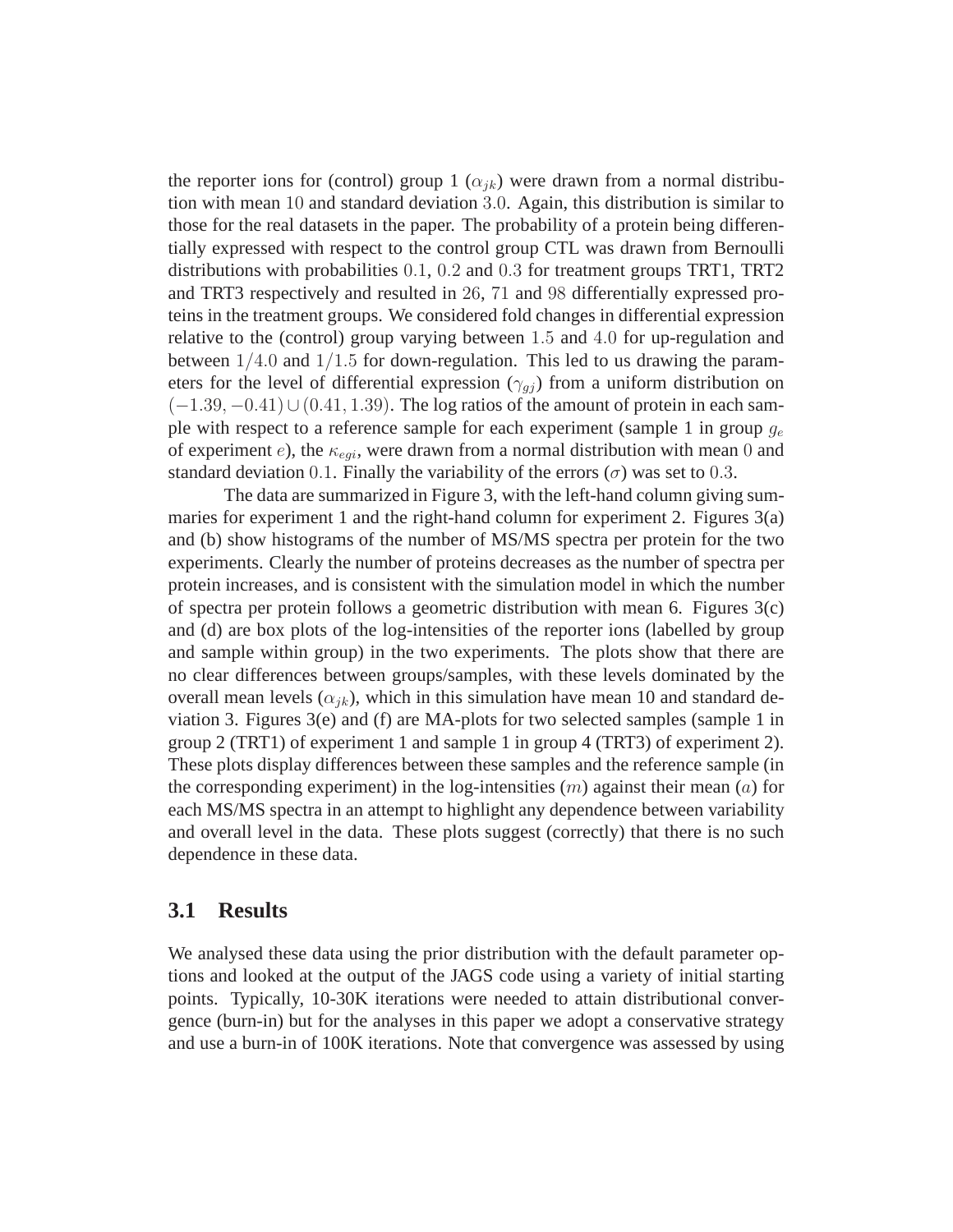

Figure 3: Summary plots for the simulated data: left panel – experiment 1, right panel – experiment 2. (a) and (b) Histograms of the number of MS/MS spectra per protein; (c) and (d) Box-plots of the reporter ion log-intensities by group/sample; (e) and (f) MA-plots for two selected samples (showing the difference in logintensities, m, against the average log-intensity, a).

a variety of informal and formal tests. We report here the results from five independent runs of the JAGS code in which (after burn-in) each chain was run for a further 100K iterations and thinned by taking every 100th iterate. This gives a total of 5K (weakly correlated) realizations from the posterior distribution for analysis.

Figure 4 shows kernel density plots for an MCMC sample from the posterior probability distribution for a representative selection of parameters: the measurement error standard deviation  $\sigma$ , four of the normalisation constants  $\kappa_{eqi}$  and a log-fold difference in intensity with respect to (control) group  $1 \beta_{qj} \gamma_{qj}$  for a protein which was differentially expressed in this group. The vertical dashed lines show the value used in generating the simulated data. Their location on the posterior plots verifies that, despite inputting fairly weak prior information, the posterior analysis has recovered these values reasonably accurately. Note that there is no "spike" at zero in the posterior density of  $\beta_{2,116}\gamma_{2,116}$  because there were no zero values of  $\beta_{2,116}$  in the posterior sample.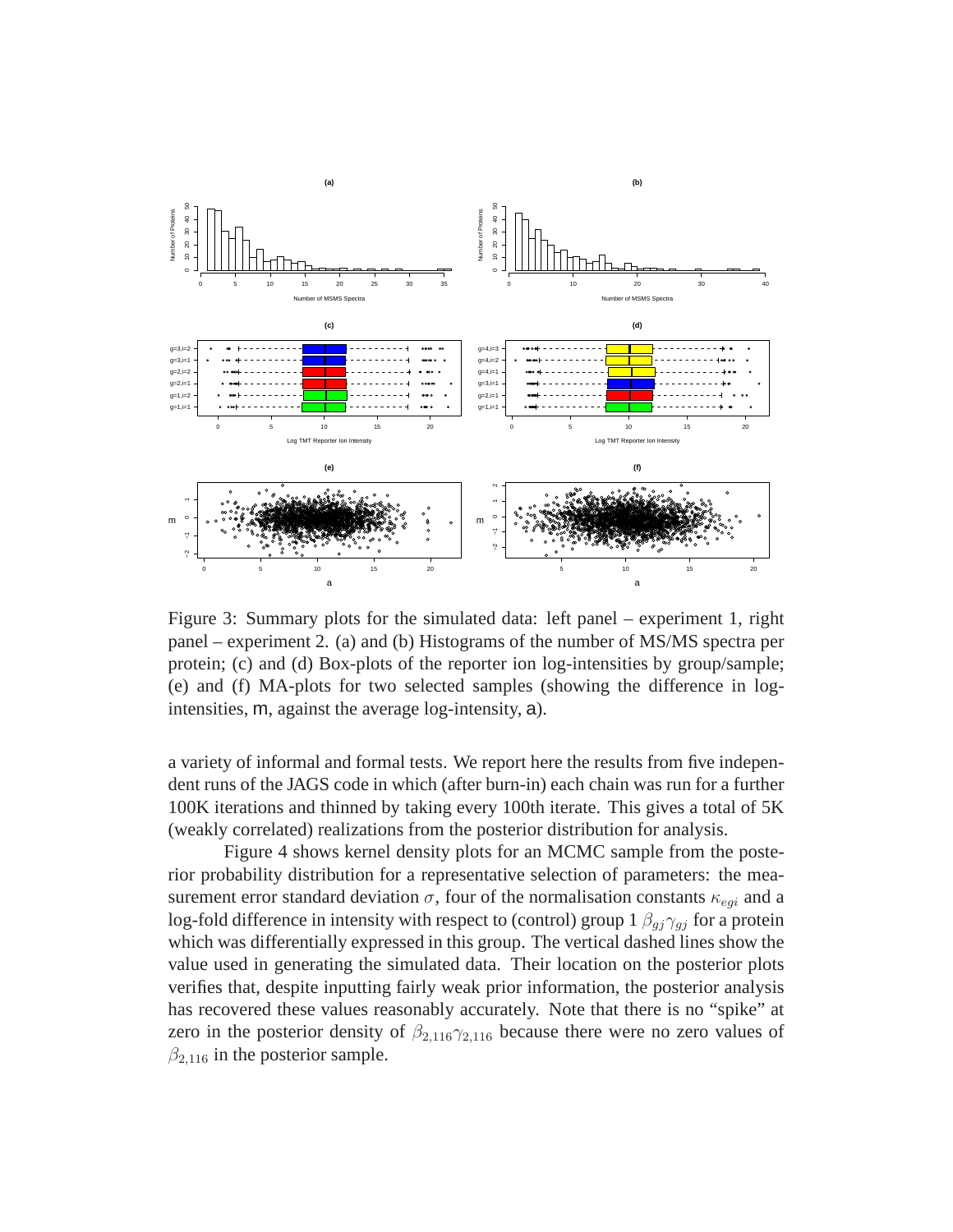

Figure 4: Posterior kernel density plots for a selection of parameters: the measurement error standard deviation  $\sigma$ , four of the normalisation constants  $\kappa_{egi}$  and a log-fold difference in intensity with respect to (control) group  $1 \beta_{gj} \gamma_{gj}$  for a protein which was differentially expressed in this group. The vertical dashed lines indicate the value used in generating the simulated data and the dashed curves are the prior densities used in the analysis.

Table 1 summarises the overall performance of the inference method in identifying the differentially expressed proteins. Classification is based on a posterior probability of differential expression exceeding 0.5, as is common practice for Bayesian variable selection problems. In fact the classification is rather insensitive to the particular choice of probability threshold, since the vast majority of proteins have posterior probability of differential expression either less than 0.1 or greater than 0.9. The full distribution of posterior probability of differential expression for the proteins in each of the 3 treatment groups is summarised in Figure 5. Despite the relatively high noise level, the method performs quite well for TRT1 and TRT2 but less well for TRT3. On further inspection, we found that the method generally failed to correctly identify a differentially expressed protein when either the level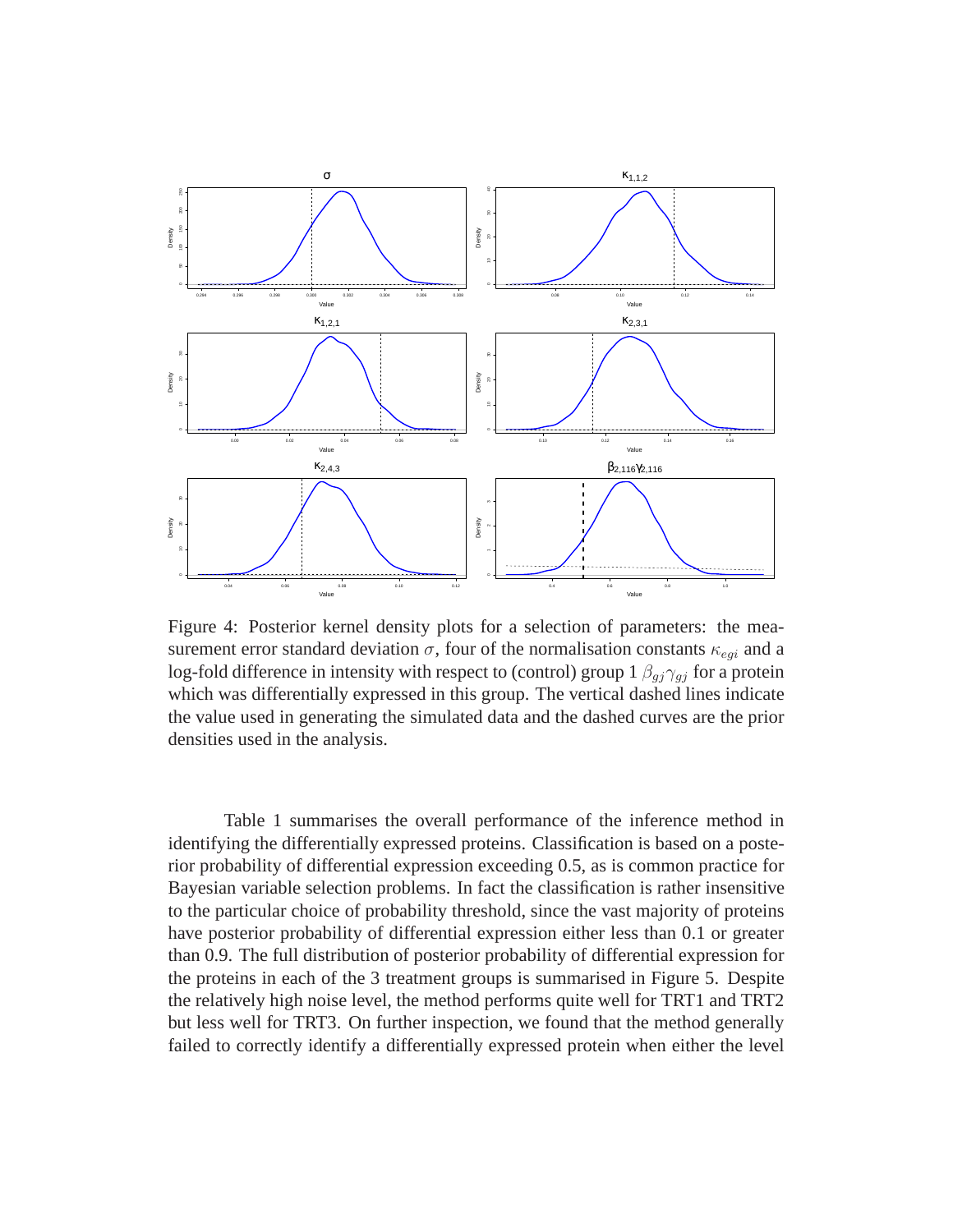

Figure 5: Histograms showing the posterior probability of differential expression for the proteins in groups TRT1, TRT2 and TRT3, respectively. The vast majority of proteins in the 3 samples have posterior probability very close to 0 or 1.

| Group TRT1             | Simulated | Simulated  |     |  |
|------------------------|-----------|------------|-----|--|
|                        | with DE   | without DE |     |  |
| Inferred as with DE    | 24        |            | 25  |  |
| Inferred as without DE | 2         | 273        | 275 |  |
|                        | 26        | 274        | 300 |  |
|                        |           |            |     |  |
| Group TRT2             | Simulated | Simulated  |     |  |
|                        | with DE   | without DE |     |  |
| Inferred as with DE    | 70        |            | 70  |  |
| Inferred as without DE | 1         | 229        | 230 |  |
|                        | 71        | 229        | 300 |  |
|                        |           |            |     |  |
| Group TRT3             | Simulated | Simulated  |     |  |
|                        | with DE   | without DE |     |  |
| Inferred as with DE    | 87        |            | 87  |  |
| Inferred as without DE | 11        | 202        | 213 |  |
|                        | 98        | 202        | 300 |  |

Table 1: Performance of the method in detecting differential expression (DE) in proteins between groups and the control group. Inference for DE is based on a classification threshold of a posterior probability exceeding 0.5.

of differential expression was small or there were only one or two MS/MS spectra for the protein in each experiment. Additional complications for TRT3 were due to its samples only being present in the second experiment.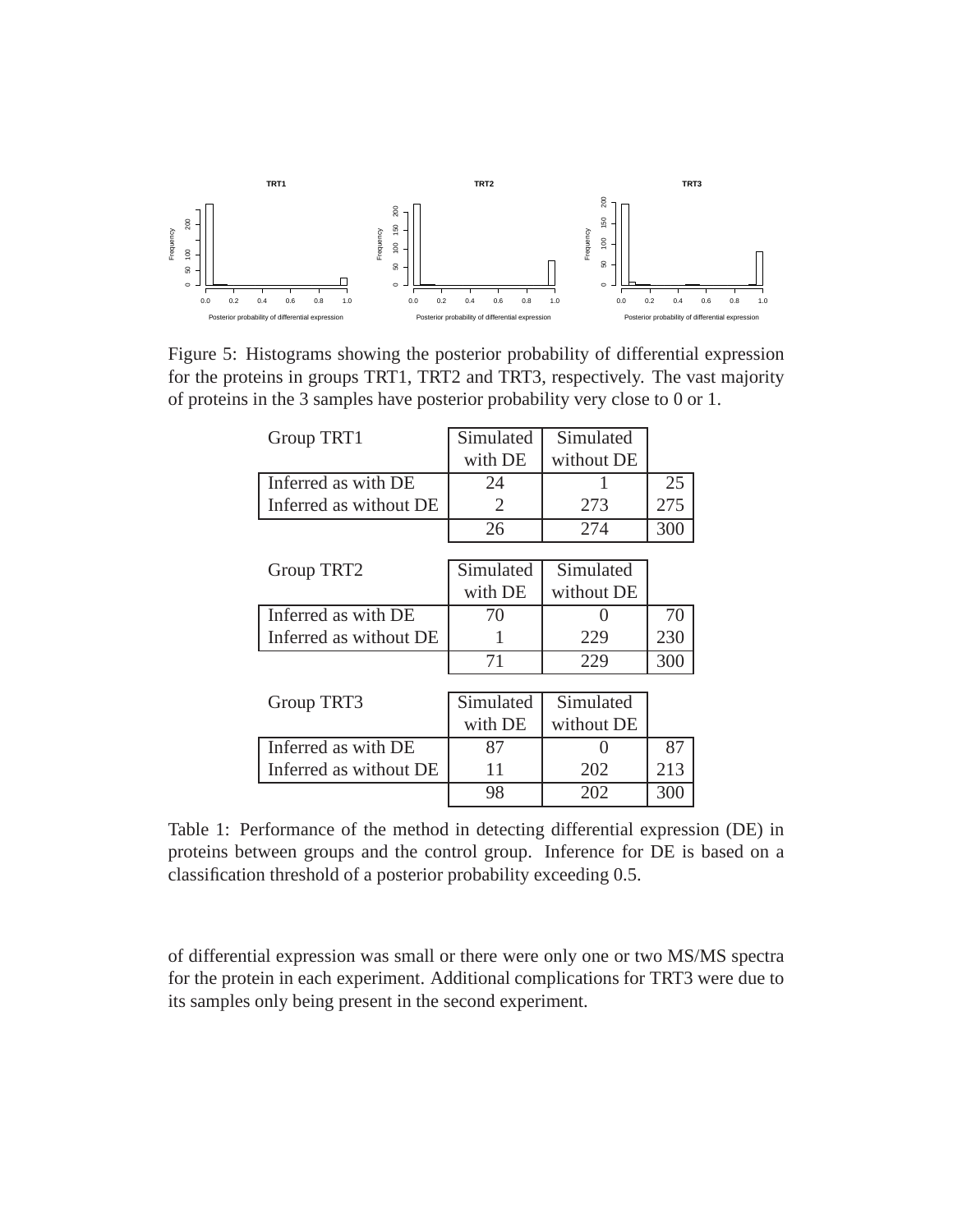### **4 Case Study 1: Dataset on human plasma**

Our first case study analyses data from an MS/MS analysis of human plasma published in Dayon et al. (2010). The data arise from an experiment to investigate the use of a particular mass spectrometric technique in the identification and quantification of peptides. The experimental design consists of a single experiment ( $E = 1$ ) and produced two technically identical samples. We consider these samples to be single samples  $(n_{11} = n_{12} = 1)$  from two "artificial" groups  $(G = 2)$ . Thus, any differentially expressed proteins will be due to variability in the experimental process and the technique used to detect differential expression, and so we expect to find relatively few proteins that are differentially expressed between the two groups.

The experiment was conducted as follows. After reduction, alkylation and digestion of the sample with trypsin, two technically identical sub-samples were taken, labelled with TMT-2plex labels (i.e.  $n_1 = 2$ ) and mixed. The resulting mixture was then run through a liquid chromatograph into a Tandem Mass Spectrometer and MS/MS spectra acquired. In this simple experiment, it does not really matter which group supplies the reference sample. Here, we take this as coming from group 1, that is,  $q_1 = 1$ . The MS/MS spectra, in the form of Mascot Generic Format (MGF) files, were kindly made available for this study by Alexander Scherl. These were then analysed using Proteome Discoverer version 1.1 (Thermo Fisher Scientific) and version 3.65 of the IPI sequence database (Kersey et al., 2004). The list of identified MS/MS spectra was then filtered by requiring them to pass three criteria: (i) the peptide needed a high identification confidence, with the threshold calculated to give a false discovery rate on the decoy database of 0.01, (ii) the MS/MS spectra needed to be identified as being those of peptides uniquely derivable from a single protein, and (iii) the MS/MS spectra needed to include both reporter ion peaks. This left 3158 MS/MS spectra, corresponding to peptides from  $P = 94$  proteins, for analysis.

Figure 6 gives some summary plots of the data. Figure 6(a) gives a histogram of the number of MS/MS spectra per protein. Clearly there are many proteins with only a few spectra and only a few with many spectra. Note that this shape is consistent with the geometric distribution assumed in the simulation study. Figure 6(b) gives a box plot of the log-intensities of the reporter ions (labelled by group and sample within group) and shows no obvious differences between the groups. Figure 6(c) gives the MA-plot for the two samples. The plot is similar to those in the simulation study (Figures 3(e) and (f)). Here there is a slight suggestion of increased variability associated with small measurements, but the effect seems to be small, and so for the purposes of this analysis we will continue to assume constant variability.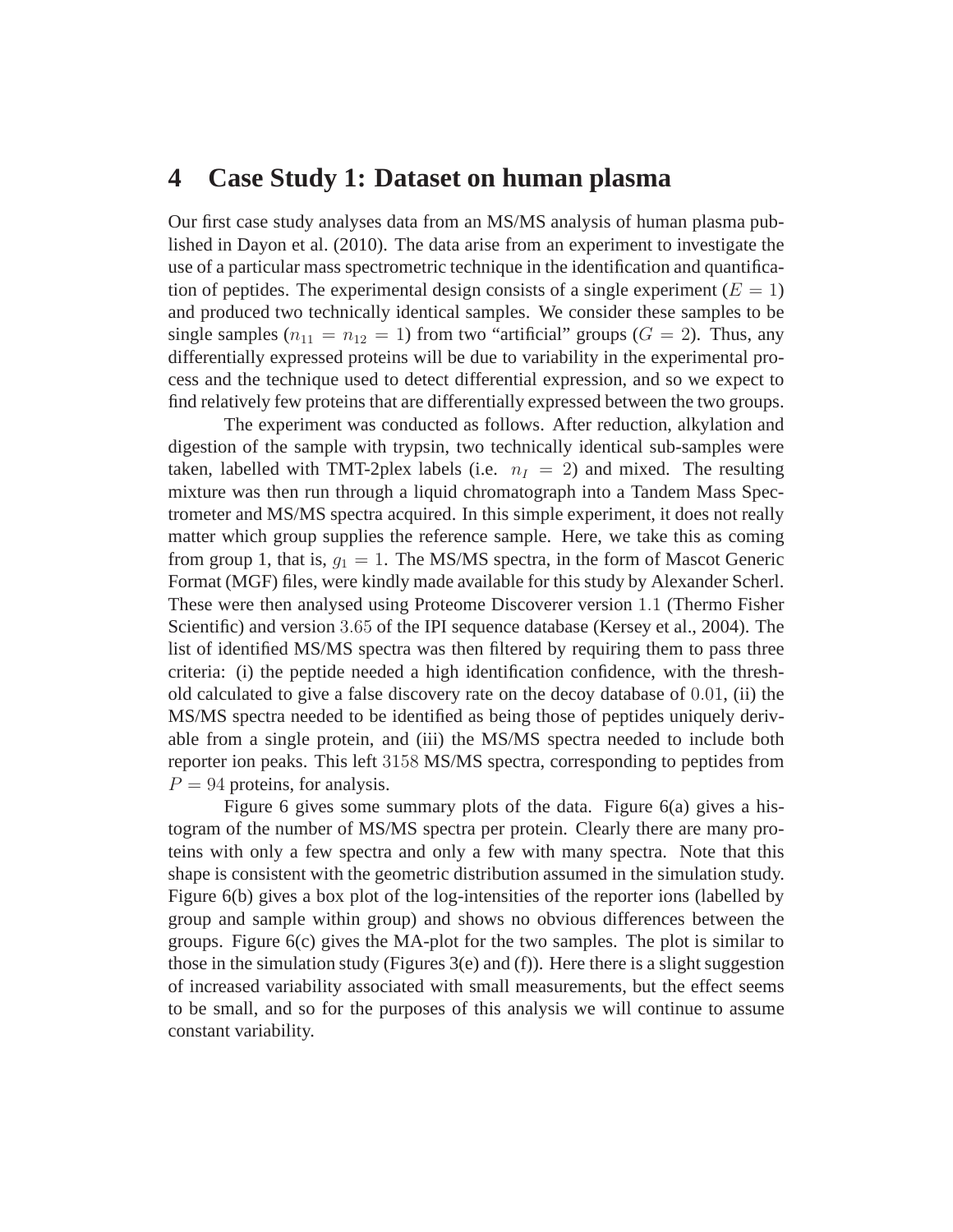

Figure 6: Summary plots of the Dayon et al. (2010) human plasma data. (a) Histogram of the number of MS/MS spectra per protein; (b) Box-plot of the TMT 2- Plex reporter ion log-intensities by group/sample; (c) MA-plot of the log-intensities for the two samples (showing the difference in log-intensities, m, against the average log-intensity, a).

#### **4.1 Results**

We now analyse these duplex TMT reporter ion log-intensities and report here the results from runs of the JAGS code using the procedure described in section 3.1 which give 5K (weakly correlated) realizations from the posterior distribution.

Figure 7 shows summary plots for an MCMC sample from the posterior probability distribution for a representative selection of parameters: the measurement error standard deviation  $\sigma$ , the (only) normalisation constant  $\kappa_{1,2,1}$  for the second sample  $(g = 2, i = 1)$  with respect the reference sample  $(g = 1, i = 1)$ and the log-fold difference in intensity  $\beta_{2,62}\gamma_{2,62}$  for protein IPI00647704 with respect to (control) group 1. This protein was chosen as it has the highest posterior probability of being differentially expressed. The trace and auto-correlation plots are typical of all five chains and suggest that there are no mixing problems and that convergence has been attained.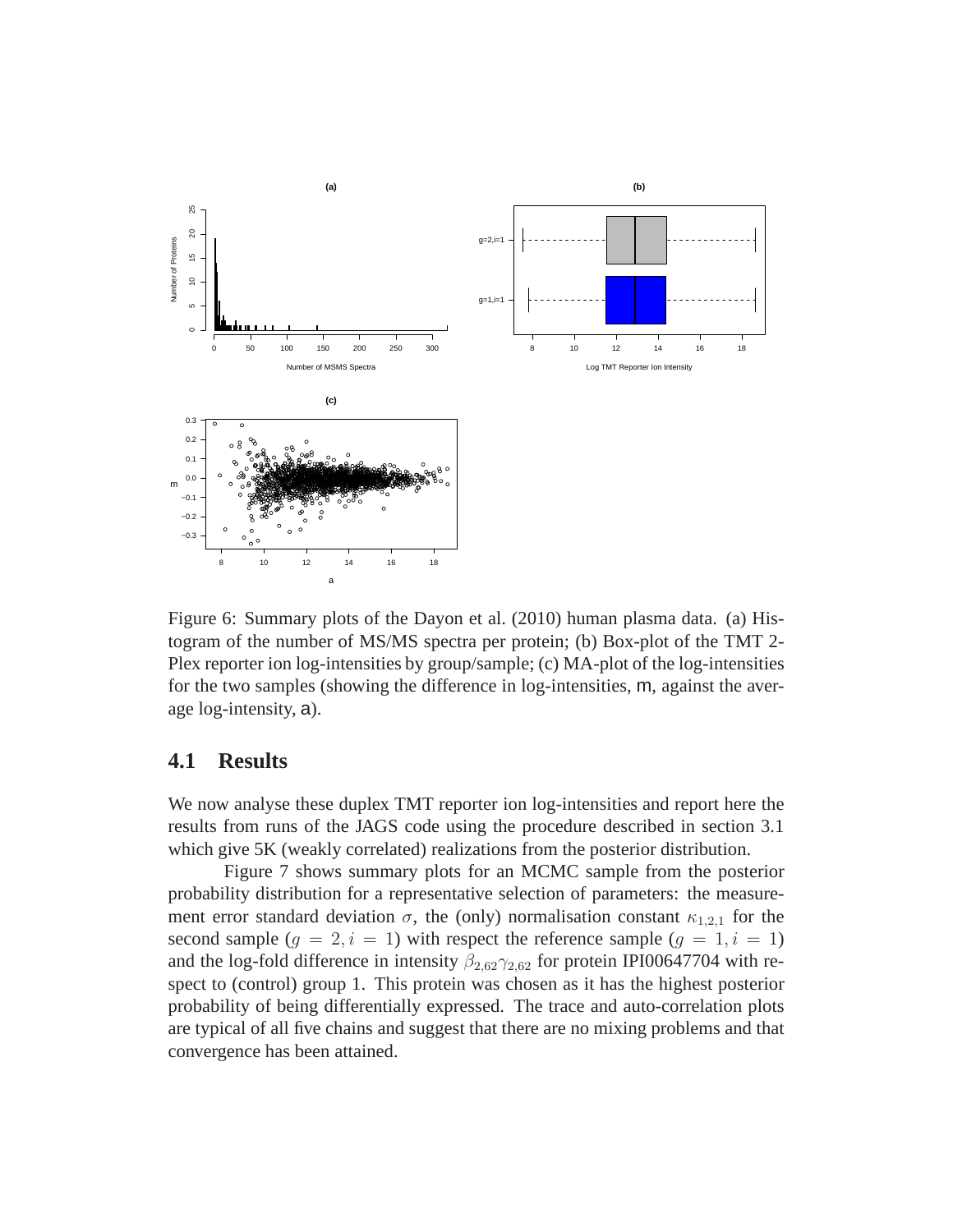

Figure 7: Results for an analysis of the data in Dayon et al. (2010): trace and autocorrelation plots from a single chain and the posterior kernel density plot from all five chains for a representative selection of parameters: the measurement error standard deviation  $\sigma$ , the log-normalisation parameter  $\kappa_{1,2,1}$  and the product  $\beta_{2,62}\gamma_{2,62}$ for protein IPI00647704.

Means of the posterior output for the differential expression indicator parameters  $\beta_{gj}$  can be used to estimate the posterior probability of differential expression for each protein. Of the 94 proteins examined, only two had a posterior probability exceeding 0.1. These were IPI00647704 and IPI00916434, with posterior probabilities 0.8 and 0.3 respectively. If we assume that the two samples were perfect technical replicates, then using a posterior probability threshold of 0.5 to declare whether or not proteins are differentially expressed gives a false positive rate around 1%.

A natural part of any data analysis is to assess the validity of the model used to make inferences. We favour checks using the posterior predictive distribution of the (logged) intensities, that is, their distribution allowing for the posterior un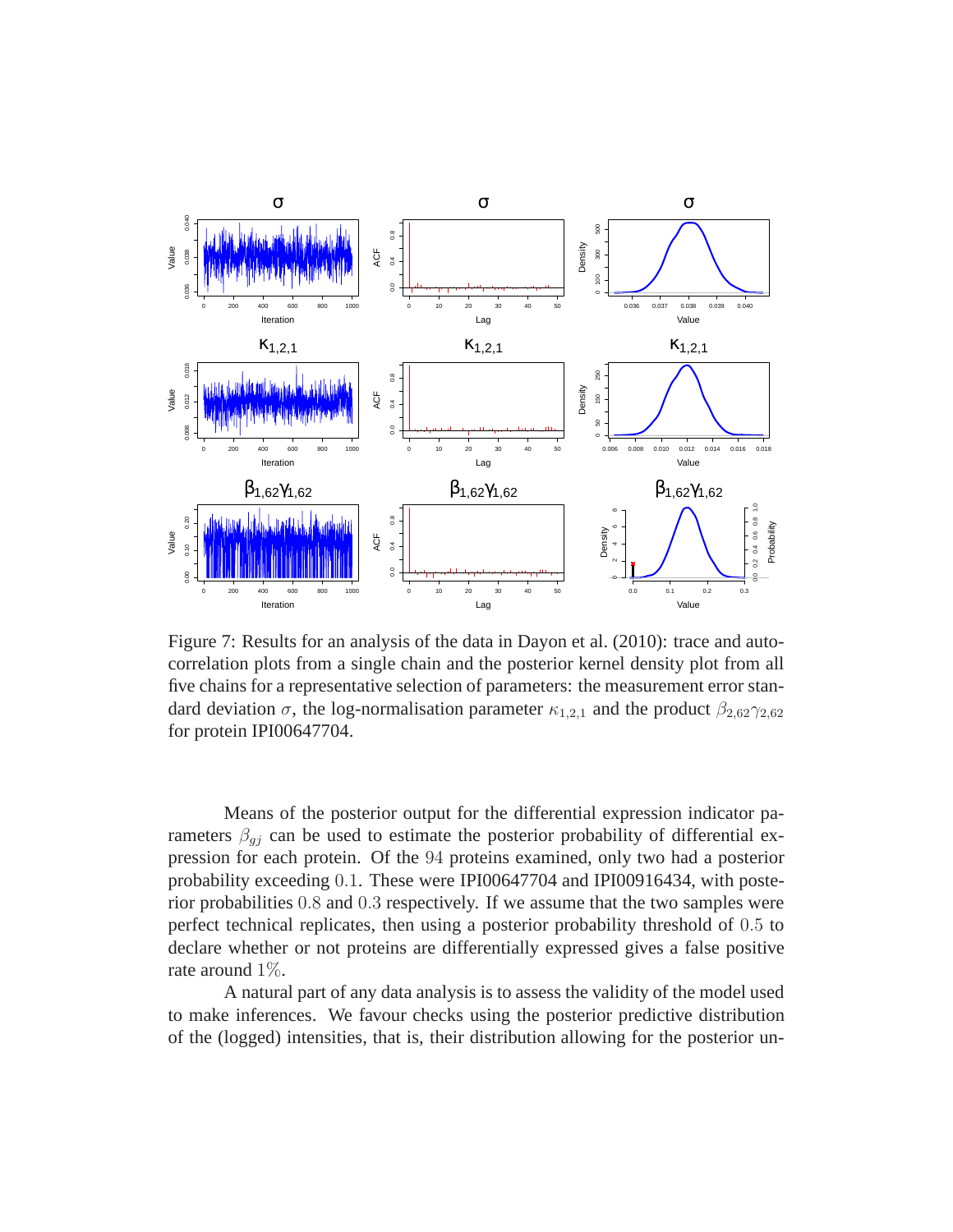certainty in the model parameters; see Gelman et al. (2003), Chapter 6 for details. The posterior predictive density is straightforward to determine using the MCMC output  $\{\kappa_{egi}^{(\ell)}, \alpha_{jk}^{(\ell)}, \beta_{gj}^{(\ell)}, \gamma_{gj}^{(\ell)}, \sigma^{(\ell)}; \ \ell=1,\ldots,N\}$  for our model as

$$
f(y_{egjki}) \simeq \frac{1}{N} \sum_{\ell=1}^{N} \phi \left( \frac{y_{egjki} - (\kappa_{egi}^{(\ell)} + \alpha_{jk}^{(\ell)} + \beta_{gj}^{(\ell)} \gamma_{gj}^{(\ell)})}{\sigma^{(\ell)}} \right)
$$

.

A useful diagnostic of model fit can be based on the location of the observed intensities within their individual predictive distributions as a well fitting model will produce posterior predictive distributions consistent with the observed log-intensities. Figure 8 shows histograms of samples from the posterior predictive densities for a random selection of nine observed log-intensities. These show that the model provides a good fit to the data (shown in red).

It is interesting to compare our results with those obtained by using existing methods: a t-test and a moderated t-test (Smyth, 2004), both using log intensity data, as in our Bayesian analysis. Since the t-test looks at differences between peptide intensities (on the log scale), the normalisation constant for specific peptides (corresponding to  $\alpha$  in the Bayesian model) drops out of the analysis, and therefore does not require explicit normalisation. However, the normalisation constant associated with the sample (corresponding to  $\kappa$  in the Bayesian model) does not drop out, and therefore the raw log intensities must be pre-processed in order to apply sample normalisation before the t-test can be carried out. Here we normalise each sample by its mean value. This is one of the standard normalisation techniques commonly used, and is the method most directly comparable to our Bayesian model. Including the normalisation constants explicitly in the model has the advantage that it allows direct modelling of the experimental data. Our approach to modelling normalisation constants is similar to the approach used by Oberg et al. (2008) in a frequentist context. For these data, both the t-test and the moderated t-test suggest that there are no differentially expressed proteins at the 5% significance level after using an FDR correction for testing multiple hypothesis (Benjamini and Hochberg, 1995). It is worth noting that the pre-normalisation step is necessary, and that different methods of normalisation can lead to different results (Karpievitch et al., 2012). By contrast, the Bayesian model-based method developed here includes normalization constants explicitly as part of an integrated model and so normalizing the data prior to analysis is not required. We have also found that our method is relatively insensitive to whether or not the data have been preprocessed using standard normalization methods.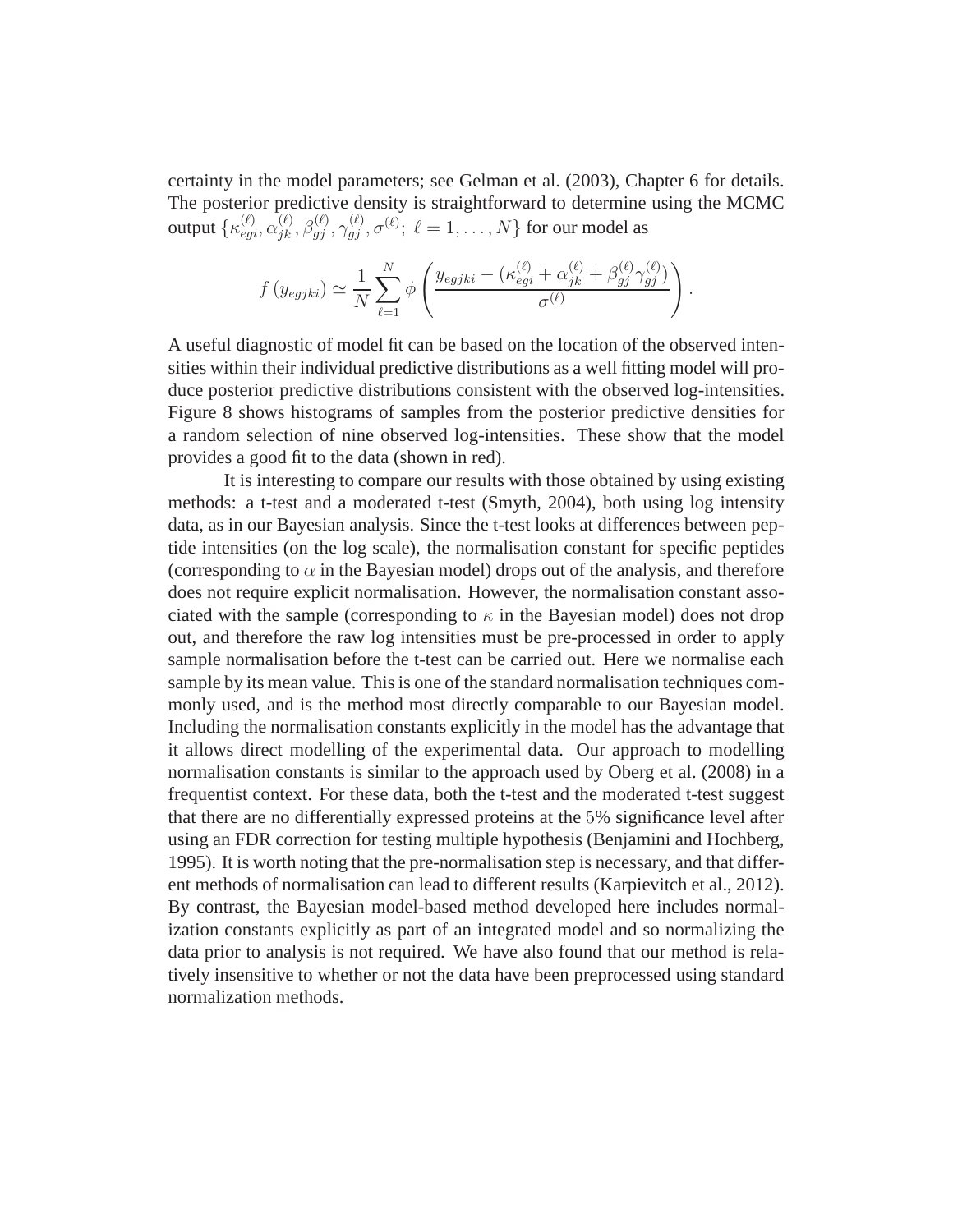

Figure 8: Histograms showing the posterior predictive distributions for a random selection of observed log-intensities (uniquely identifiable by experiment  $e$ , protein j, MSMS spectra  $k$  and sample  $qi$ ). The red vertical line shows the observed log-intensity.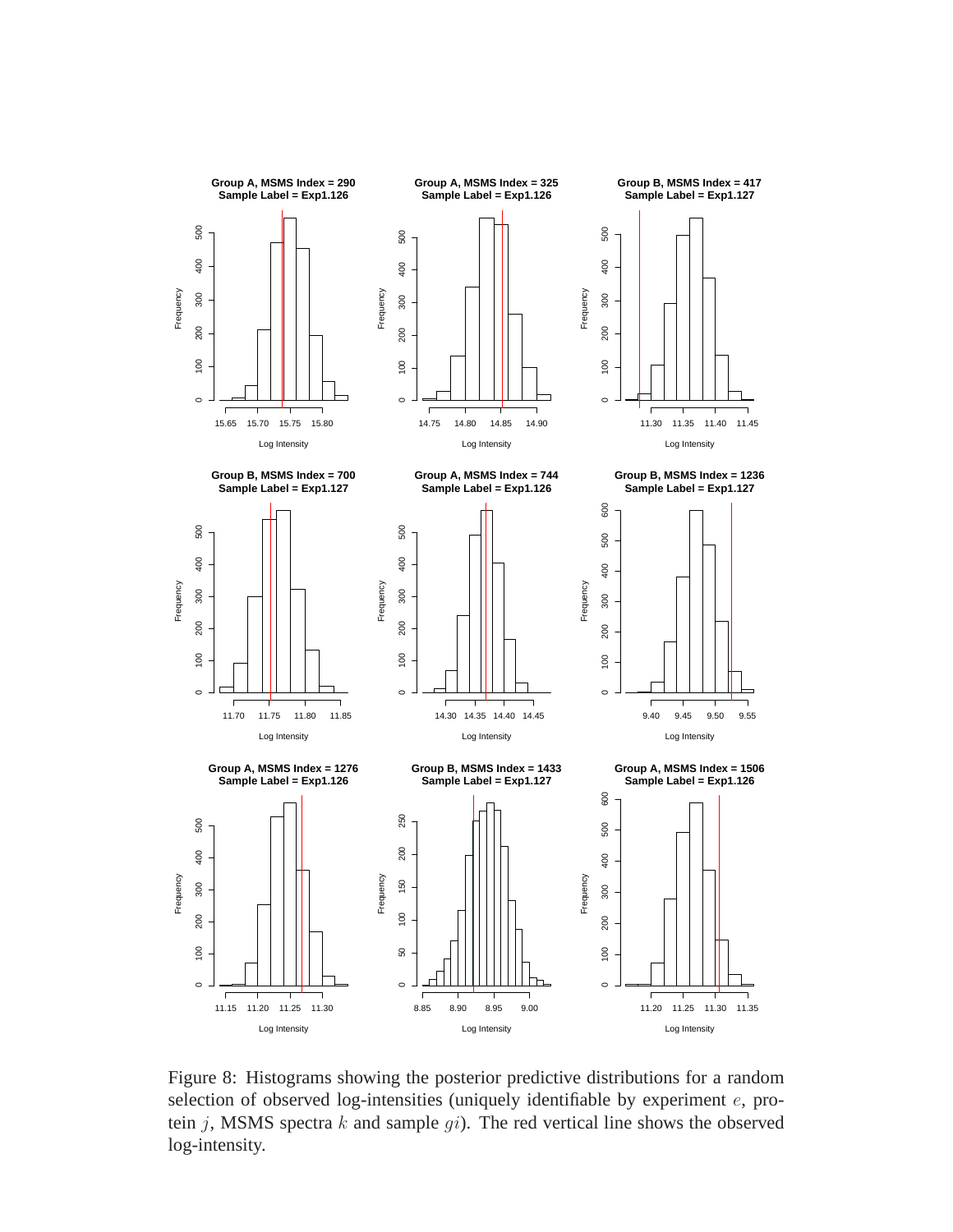### **5 Case Study 2: ProteoRed multi-centric experiment 5**

Our second case study analyses data from an experiment carried out by the Proteo-Red consortium as part of an assessment of various quantitative proteomics methods. The experiment analysed a mixture of *E. coli* proteins. The mixture was prepared by fractionation of the cytoplasmic proteome of *E. coli* and contained soluble proteins with a wide range of values for the isoelectric point (pI, the pH at which a molecule carries no net electrical charge) and average molar mass (Mw).

After dividing the mixture into two identical portions A and B, four xenobiotic proteins were added into the portions in differing amounts. The aim of this research was to evaluate the performance of different proteomics methods by observing their ability to detect the existence of the xenobiotic proteins within the otherwise identical samples/portions. The xenobiotic proteins used were CYC HORSE (Cytochrome C, Mw 12362), MYG HORSE (Apomyoglobin, Mw 16952), AL-DOA RABIT (Aldolase, Mw 39212) and ALBU BOVIN (Serum albumin, Mw 66430) and their (theoretical) differential expression between the two portions is given in Table 2.

| Code         | Protein              | Ratio $(B/A)$ | $\log(B/A)$ |
|--------------|----------------------|---------------|-------------|
| <b>CYC</b>   | Horse Cytochrome C   | 1.50          | 0.4055      |
| <b>MYG</b>   | Horse Apomyoglobin   | 0.38          | $-0.9676$   |
| <b>ALDOA</b> | Rabbit Aldolase      | 0.50          | $-0.6931$   |
| <b>ALBU</b>  | Bovine Serum Albumin | 5.00          | 1.6094      |

Table 2: Theoretical ratios of xenobiotic proteins in portions A and B

The experiment produced data by using a TMT-6plex  $(n_I = 6)$  labelling of three technical replicate sub-samples of each of the two portions. Sub-samples in portion A were labelled with even TMT-6plex labels (TMT126, TMT128, TMT130) and, in portion B, labelled with odd TMT-6plex labels (TMT127, TMT129, TMT131). The resulting labelled sub-samples were then mixed and the mixture divided into two technically identical portions. Each of these portions was then subjected to independent MS/MS analyses. In terms of our model, this gives an experimental design consisting of  $E = 2$  experiments and  $G = 2$  groups, and we label portion A as group 1 and portion B as group 2. The numbers of replicates in each experiment×group are  $n_{11} = n_{12} = n_{21} = n_{22} = 3$ . The reference sample was set to its default in both experiments  $(q_1 = q_2 = 1)$ .

We obtained the MS/MS peak list as an MGF file for both of the analyses. These were then analysed using Proteome Discoverer v.1.1 (Thermo Fisher Sci-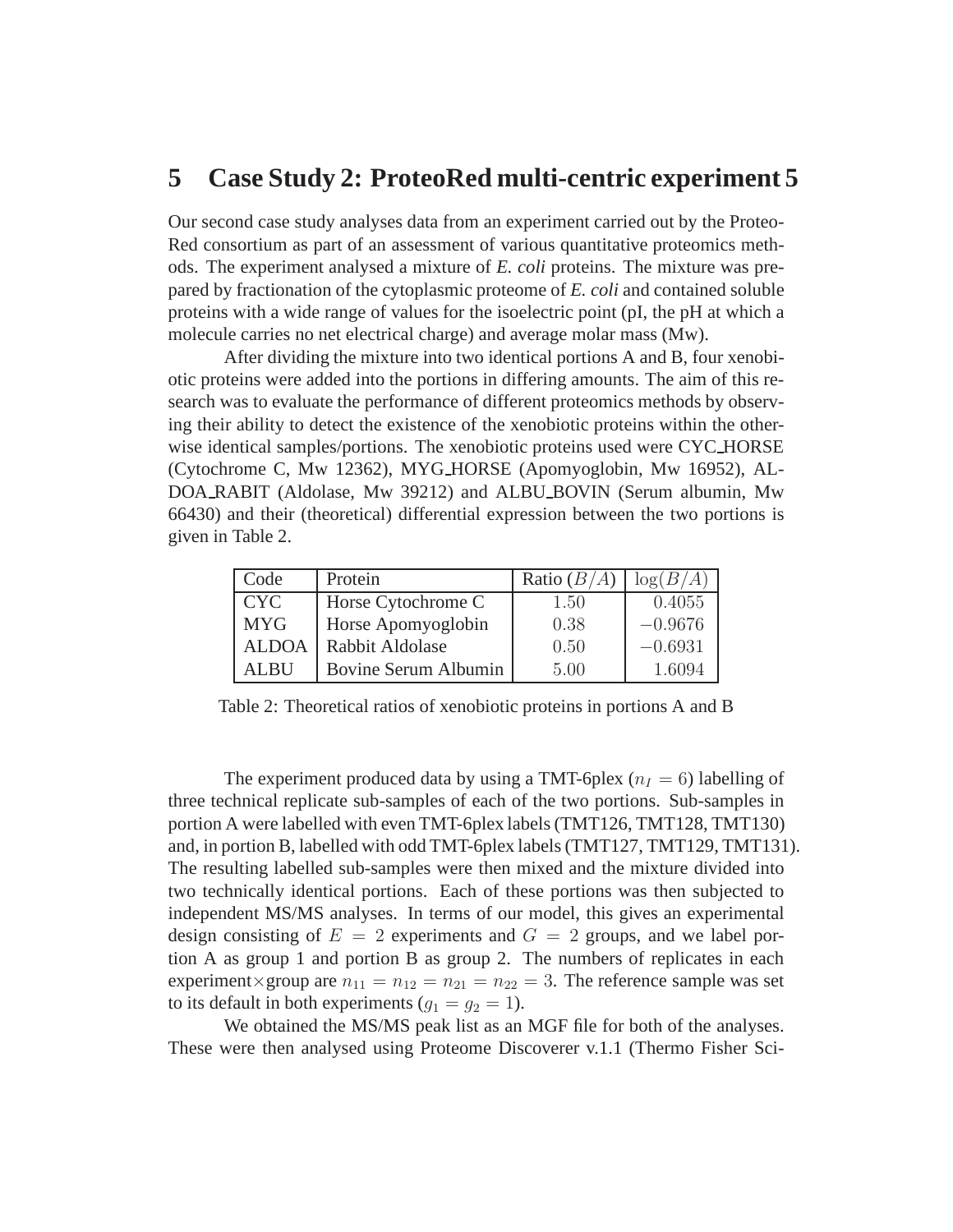

Figure 9: Summary plots for the ProteoRed data: left panel – experiment 1, right panel – experiment 2. (a) and (b) Histograms of the number of MS/MS spectra per protein; (c) and (d) Box-plots of the reporter ion log-intensities by group/sample; (e) and (f) MA-plots for two selected samples (showing the difference in logintensities, m, against the average log-intensity, a).

entific) and the current version of the UniProt sequence database for *E. coli* (Jain et al., 2009). The list of identified peptides was then filtered to retain only those peptides with a high identification confidence, with the threshold calculated to give a false discovery rate on the decoy database of 0.01, and which were proteotypic. Also MS/MS spectra which did not have complete quantitative information for the six labels were excluded from the analysis. This left 238 and 259 proteins, each with at least one fully quantified MS/MS spectra, for the analyses of portions A and B respectively. In total, the two analyses provided quantitative information for 282 proteins. The data are summarised in Figures 9 and 10. Figures 9(a) and (b) shows histograms of the number of MS/MS spectra per protein for each experiment. As with the first case study, these distributions are consistent a geometric distribution. Figures  $9(c)$  and (d) are box plots of the log-intensities of the reporter ions (labelled by group and sample within group), and panels (e) and (f) show MA plots for two of the samples. All of the plots suggest that the data is consistent with the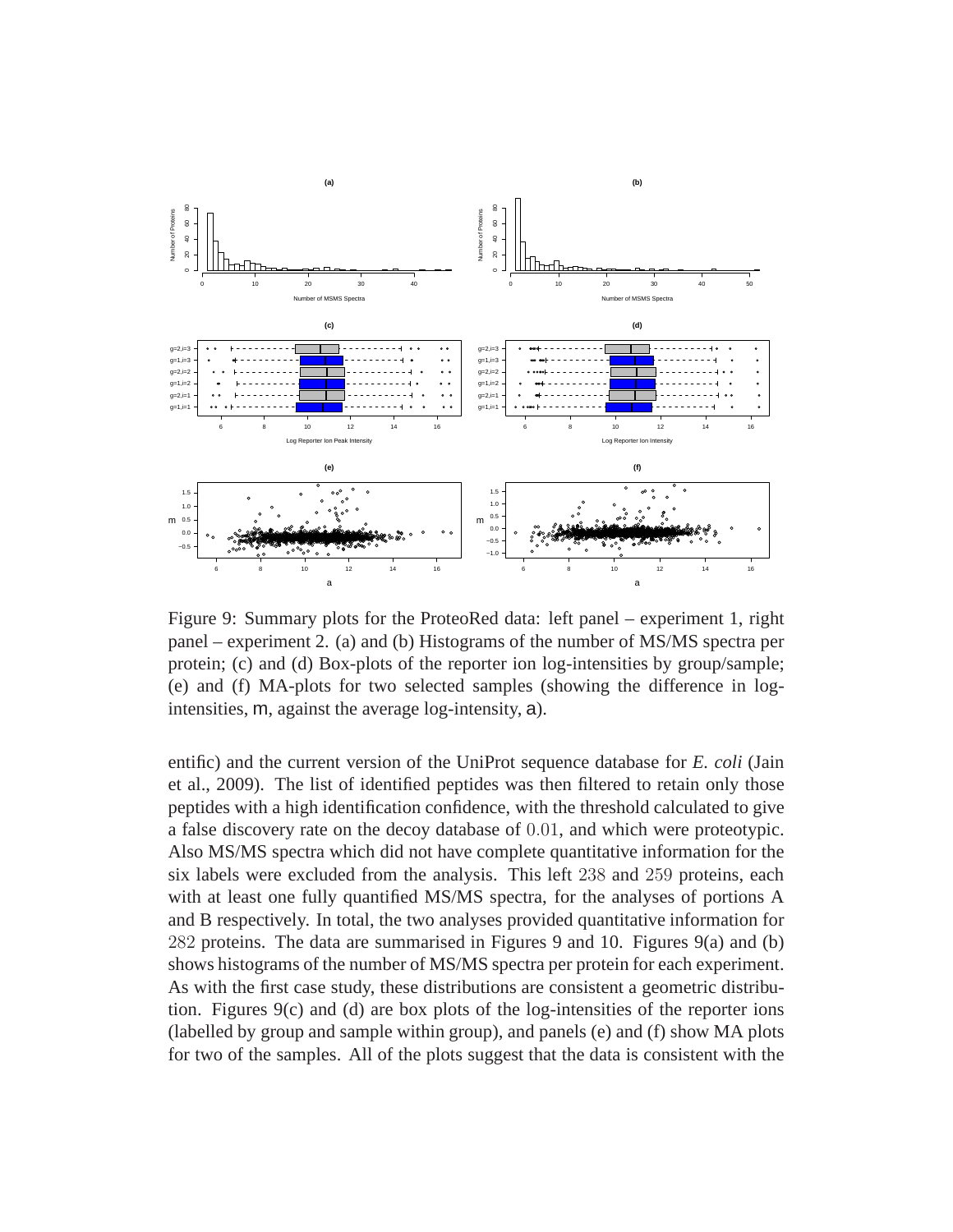

Figure 10: Box-plots of the reporter ion log-intensities by group for the four spiked in proteins: left panel – experiment 1, right panel – experiment 2.

assumptions of our model.

#### **5.1 Results**

We now analyse the ProteoRed dataset and, as with the previous analyses, base our analysis on the 5K realizations from the posterior distribution obtained by using the procedure described in section 3.1.

The analysis clearly identified all four spiked-in proteins as being differentially expressed, each with a posterior probability exceeding 0.999. The posterior distribution of the log ratio  $log(B/A)$  for each spiked protein is shown in Figure 11. Comparing these distributions with the theoretical values given in Table 2, we see that the values of the distributions for three of the four spiked proteins are of the right order of magnitude. Unfortunately, the analysis gives a posterior ratio for the ALBU (Bovine Serum Albumin) spiked protein which is out by a factor of more than 3. Other analyses of this dataset have come to similar conclusions (see results section in ProteoRed (2010)) and we suspect this is due to contamination in the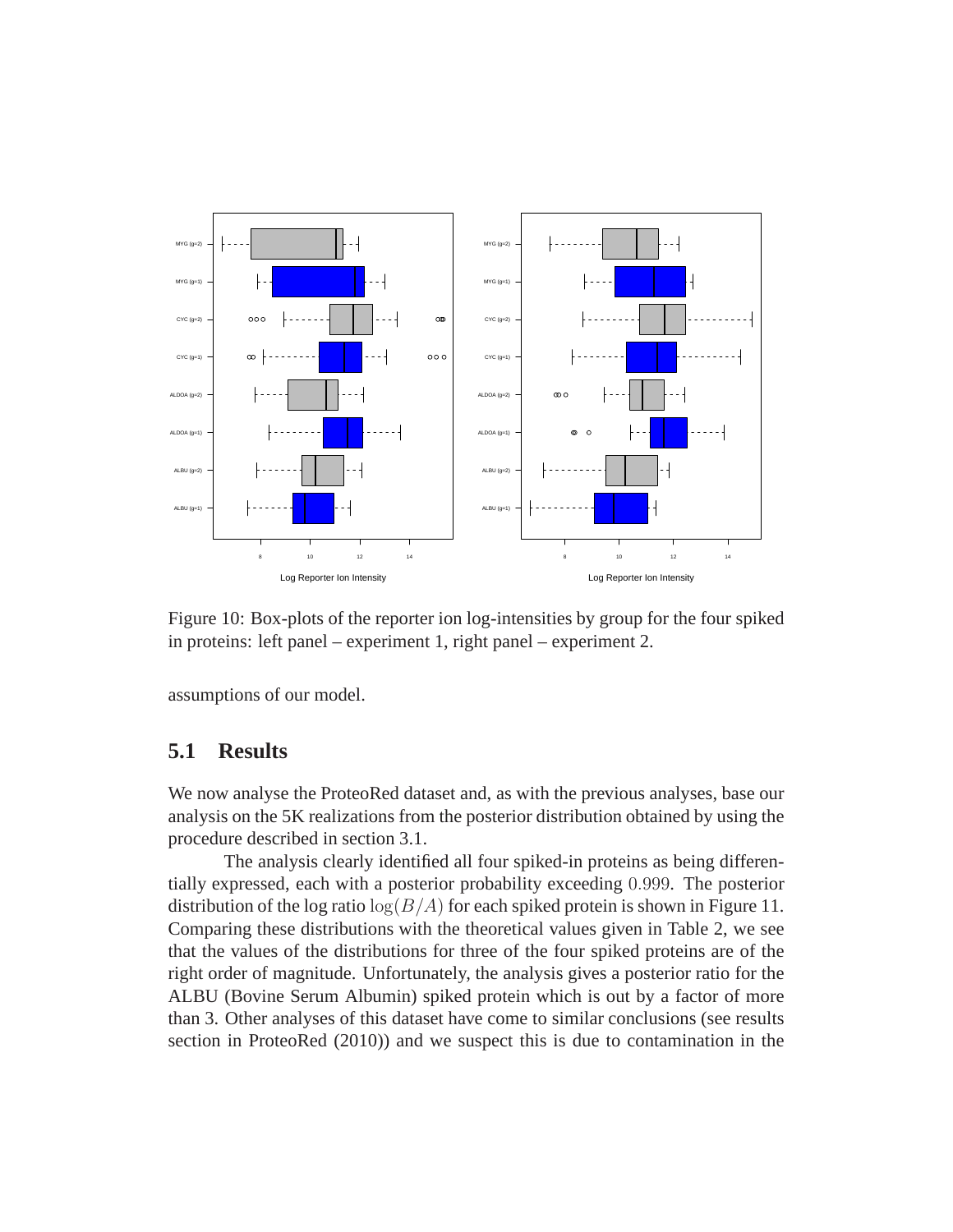

Figure 11: Posterior kernel density plots for the log ratio  $log(B/A)$  of the spiked proteins MYG, ALDOA, CYC and ALBU. The vertical dashed line shows the theoretical value for the log ratio.

original sample or at some stage in the preparation of the samples for the MS/MS experiment. Whatever the reason, this has clearly affected the estimation of the ratios for all the spiked proteins.

The analysis also identified four other (non-spiked) *E. coli* proteins as being differentially expressed when using a posterior probability threshold of 0.5: three main ones A7J0Q2, C3SFD7 and P02754 with posterior probabilities exceeding 0.999 and C3SVU2 with posterior probability 0.52. Nearly all of the remaining *E. coli* proteins (271 of the remaining 274) had a posterior probability of being differentially expressed below 0.05. As in the analysis of the dataset in section 4, we assessed model fit by comparing the observed data with their posterior predictive distributions and this confirmed that the model provided a reasonable fit to the data.

As before, we now compare the results of our analysis with those determined by using a standard t-test and by using a moderated t-test together with an FDR multiple hypotheses correction. Again, we follow standard practice and prenormalise the data so that the sample means are the same. For both test-based analyses, the spiked proteins were found to be significantly differentially expressed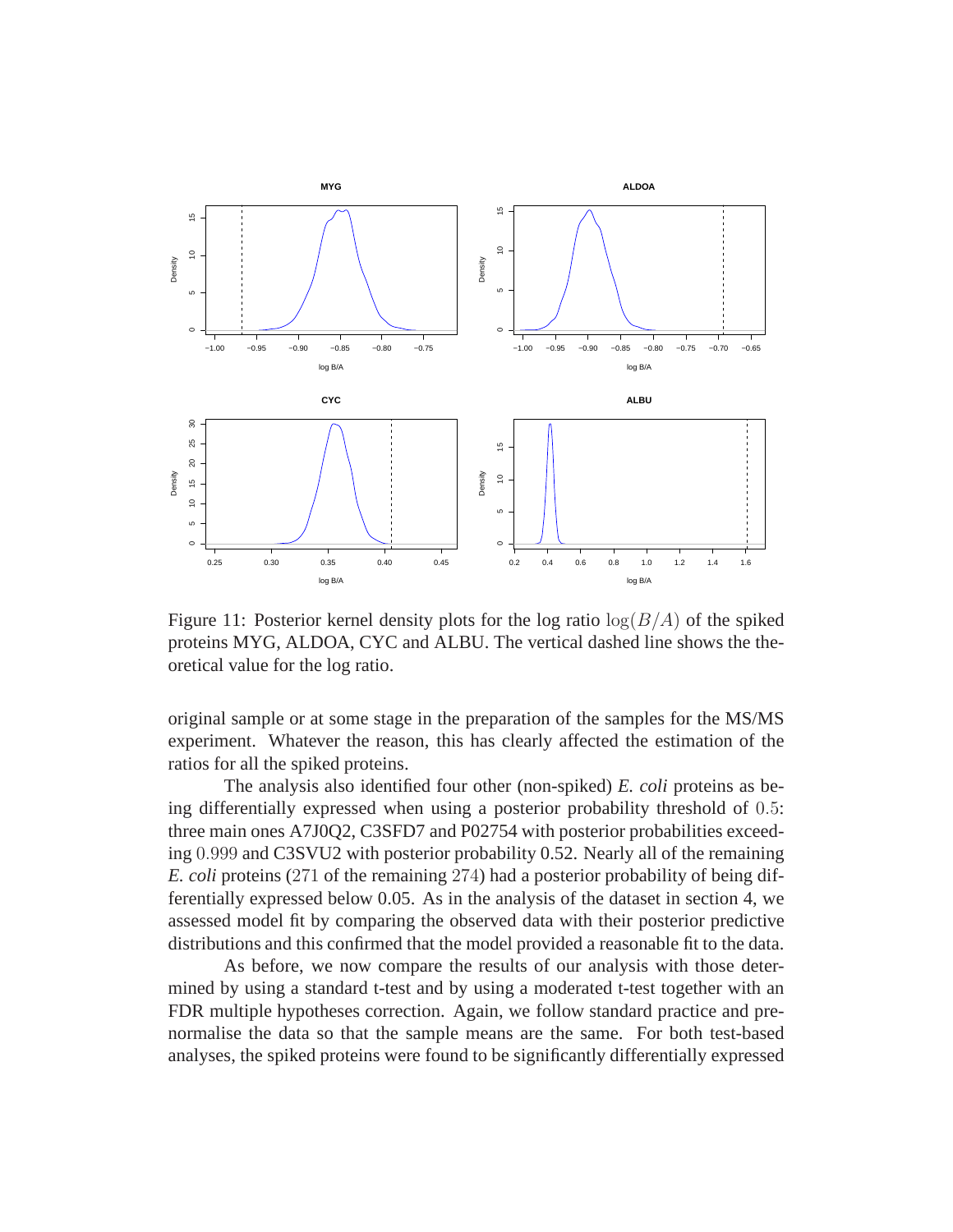$(q \leq 10^{-6})$ . These analyses also found false positives, with the t-test analysis and the moderated t-test analysis identifying an additional ten and seven non-spiked proteins respectively ( $q \leq 0.05$ ).

### **6 Discussion**

In this paper we developed a model based approach to solving a general problem in quantitative proteomics using mass spectrometric (MS/MS) methods with isobaric labelling. The problem is that of determining which, if any, of a set of proteins in a complex mixture are differentially expressed between two or more groups and if so to quantify the degree of differential expression. This is not straightforward to resolve given the inherently stochastic nature of mass spectrometric data. Further complications are introduced, given that the protein intensities are not measured directly. What is observed are the intensities of the isobaric labels for the peptides resulting from enzyme digestion (usually trypsin) of these proteins.

The model based approach allows us to integrate data from multiple MS/MS experiments into a single statistical inference framework. An important feature of our framework is that these experiments do not have to be simple replicate experiments. This allows us to design a set of isobaric labellings that expands the effective number of samples (and therefore biological groups) that can be analysed beyond the maximum of eight isobaric labels which is currently commercially available (Choe et al., 2007). This ability to integrate data is a distinct advantage not offered by more standard approaches. Previous work by Hill et al. (2008) also uses a model based approach and makes this very point about combining data from multiple experiments. However, we use a more flexible and, we believe, more intuitively interpretable Bayesian statistical approach to inferring model parameters, whereas they use an ANOVA-based approach. An additional advantage of the Bayesian approach is that we can make direct inferences for the probability of differential expression, and so there is no need to correct for multiple hypotheses, as would be required for the ANOVA approach, for example, in order to determine whether protein ratios differed significantly from one.

A common concern with Bayesian analyses can be that results are sensitive to the choice of prior distribution parameters. In order to assess whether our results were robust and not an artifact of the prior choice, we investigated using a wide range of different values of the parameters of the priors. We found that the results for differentially expressed proteins were very robust for different prior choices for  $\tau$  and  $\kappa$ . The results are slightly more sensitive to the prior choices for the distribution on  $p_{qi}$ , the prior probability of protein j in group g being differentially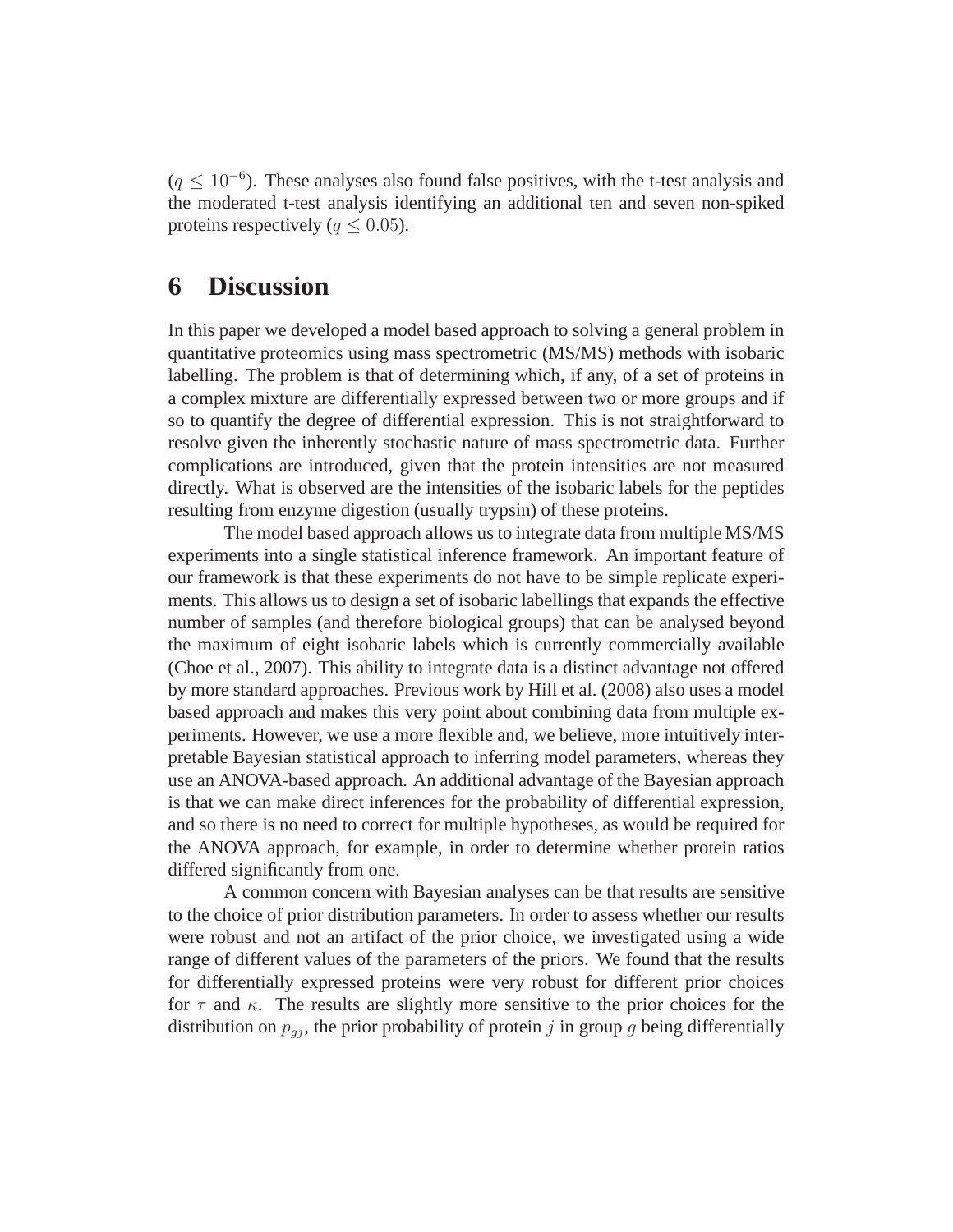expressed. Sensitivity to the prior on variable inclusion is a well-known issue in Bayesian variable selection (O'Hara and Sillanpaa, 2009).

In order to evaluate the method developed here we apply the technique to two MS/MS datasets. First the performance of the method was evaluated on a negative control. This is a dataset which we know should have no differentially expressed proteins. The dataset was from an MS/MS analysis of two technical replicate samples of human plasma labelled with a 2-plex TMT reagent. For this dataset we can reasonably assume that none of the proteins are differentially expressed. Of the 94 proteins identified from the data only a single protein was inferred as having  $a > 0.5$  mean posterior probability of being differentially expressed with a value of 0.815. This corresponds to an acceptably low false positive rate.

The second dataset was data from an MS/MS analysis of a sample used in a ProteoRed group experiment. The data consisted of technical replicates of an *E. coli* cytoplasmic proteome sample (A and B). These were spiked with differing amounts of four xenobiotic proteins. This acted as our positive control since the spiked proteins and their relative amounts are known. Again the method developed here was able to infer that the spiked proteins were differentially expressed with a high probability. The degree differential expression for these proteins was also of the right order for three of the proteins but was off by a factor  $> 3.0$  for the Bovine Serum Albumin (ALBU) protein. Four out of the 278 non-spiked proteins were also inferred as differentially expressed: three with a high probability  $(> 0.999)$  and one with a borderline probability of 0.52.

In conclusion, our Bayesian statistical inference approach to determining differentially expressed proteins from isobaric labelled MS/MS data has been found to perform well on a variety of real and simulated datasets. The modelling framework allows us to perform a unified statistical analysis of multiple experiments and the multiple hypotheses are integrated into the model itself so there is no need for *ad hoc* normalisation methods or multiple hypothesis corrections. The model allows comparison of multiple experiments within a single unified model, thereby extending the range of applicability of the isobaric labelling technology. Importantly the model has a variable selection form which ensures that we fit an appropriate model for the combination of differentially expressed and non-differentially expressed proteins. Models without this structure have the drawback that they inflate the error variance in the "null" model due to contamination by outlying differentially expressed proteins which then hinders the detection of differential expression. A unified analysis approach using a frequentist ANOVA analysis has previously been described by Oberg et al. (2008). Fortunately, missing data is less of an issue when analysing isobaric labelled samples in MS/MS experiments than it is for other proteomic technologies, such as LC–MS. Nevertheless, missing values are often present in data sets, and this can complicate frequentist analysis consid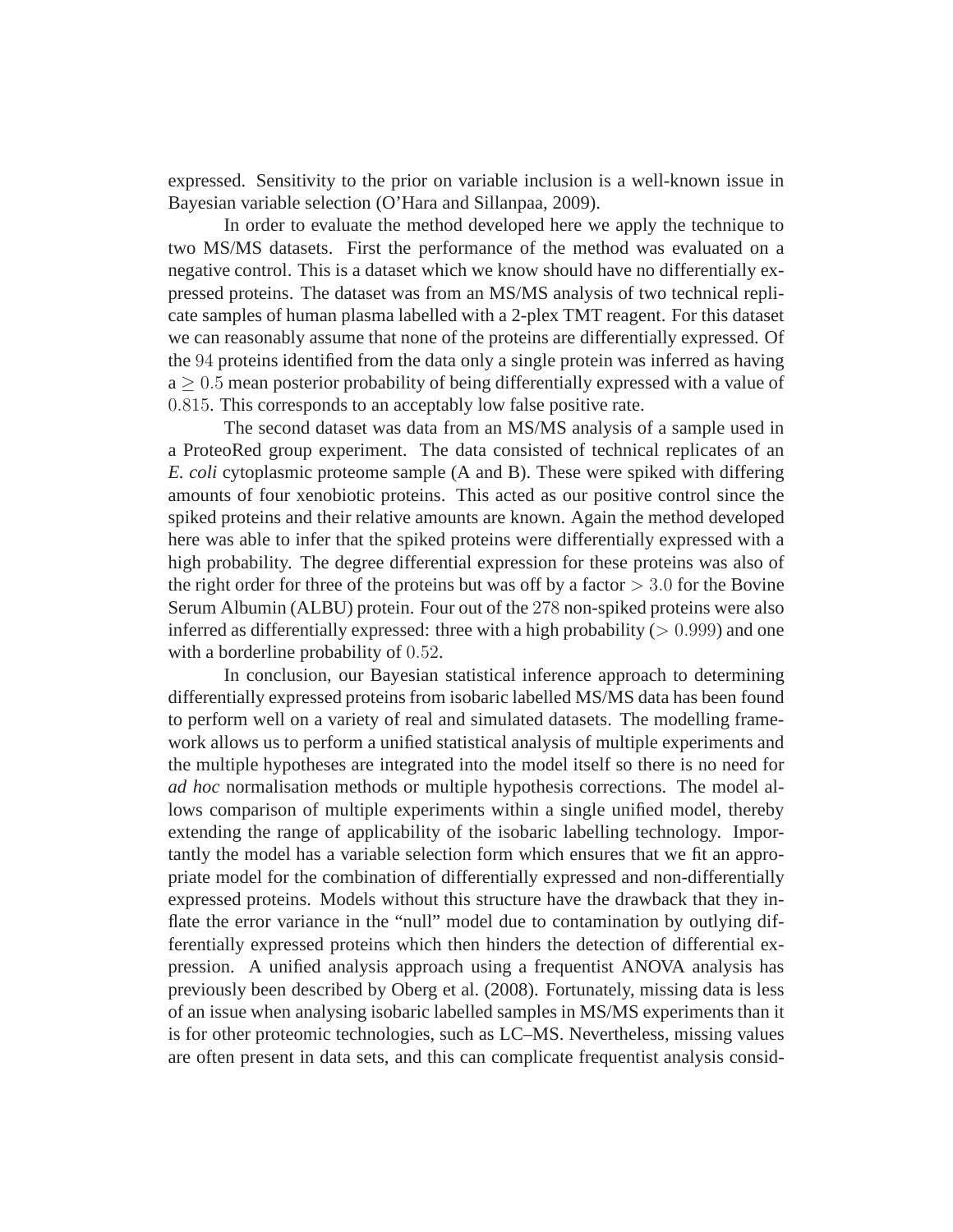erably. However, adopting a Bayesian approach is helpful in that it allows us to marginalise the model over any missing data as a routine part of the analysis. It would be relatively straightforward to extend our model to cover informative missingness, but we believe that our current model captures the most important sources of variation in typical labelled MS/MS datasets. Finally, the results we obtain are intuitively interpretable through simple probabilities of the analysed proteins being differentially expressed.

#### **Acknowledgements**

This work was funded by the UK Biotechnology and Biological Sciences Research Council through grants BBF0235451 and BBC0082001. The authors would like to thank Alexander Scherl (Proteomics Core Facility and Biomedical Proteomics Research Group, University of Geneva) for providing much of the data analysed in this paper, and to Satomi Miwa, Achim Treumann and Thomas von Zglinicki (Institute for Ageing and Health, Newcastle University) for helpful discussions. We would also like to thank the reviewers who have helped to improve the clarity of the paper.

### **References**

- Befekadu, G. K., M. G. Tadesse, and H. W. Ressom (2009): "A Bayesian based functional mixed-effects model for analysis of LC–MS data," in *Engineering in Medicine and Biology Society, 2009. EMBC 2009. Annual International Conference of the IEEE*, IEEE, 6743–6746.
- Benjamini, Y. and Y. Hochberg (1995): "Controlling the false discovery rate: A practical and powerful approach to multiple testing," *Journal of the Royal Statistical Society, Series B*, 57, 289–300.
- Boehm, A. M., S. Putz, D. Altenhofer, A. Sickmann, and M. Falk (2007): "Precise protein quantification based on peptide quantification using iTRAQ," *BMC Bioinformatics*, 8: 214.
- Bottolo, L., S. Richardson, et al. (2010): "Evolutionary stochastic search for Bayesian model exploration," *Bayesian Analysis*, 5, 583–618.
- Callister, S., R. Barry, J. Adkins, E. Johnson, W. Qian, B. Webb-Robertson, R. Smith, and M. Lipton (2006): "Normalization approaches for removing systematic biases associated with mass spectrometry and label-free proteomics," *Journal of Proteome Research*, 5, 277–286.
- Choe, L., M. D'Ascenzo, N. R. Relkin, D. Pappin, P. Ross, B. Williamson, S. Guertin, P. Pribil, and L. K. H. (2007): "8-plex quantitation of changes in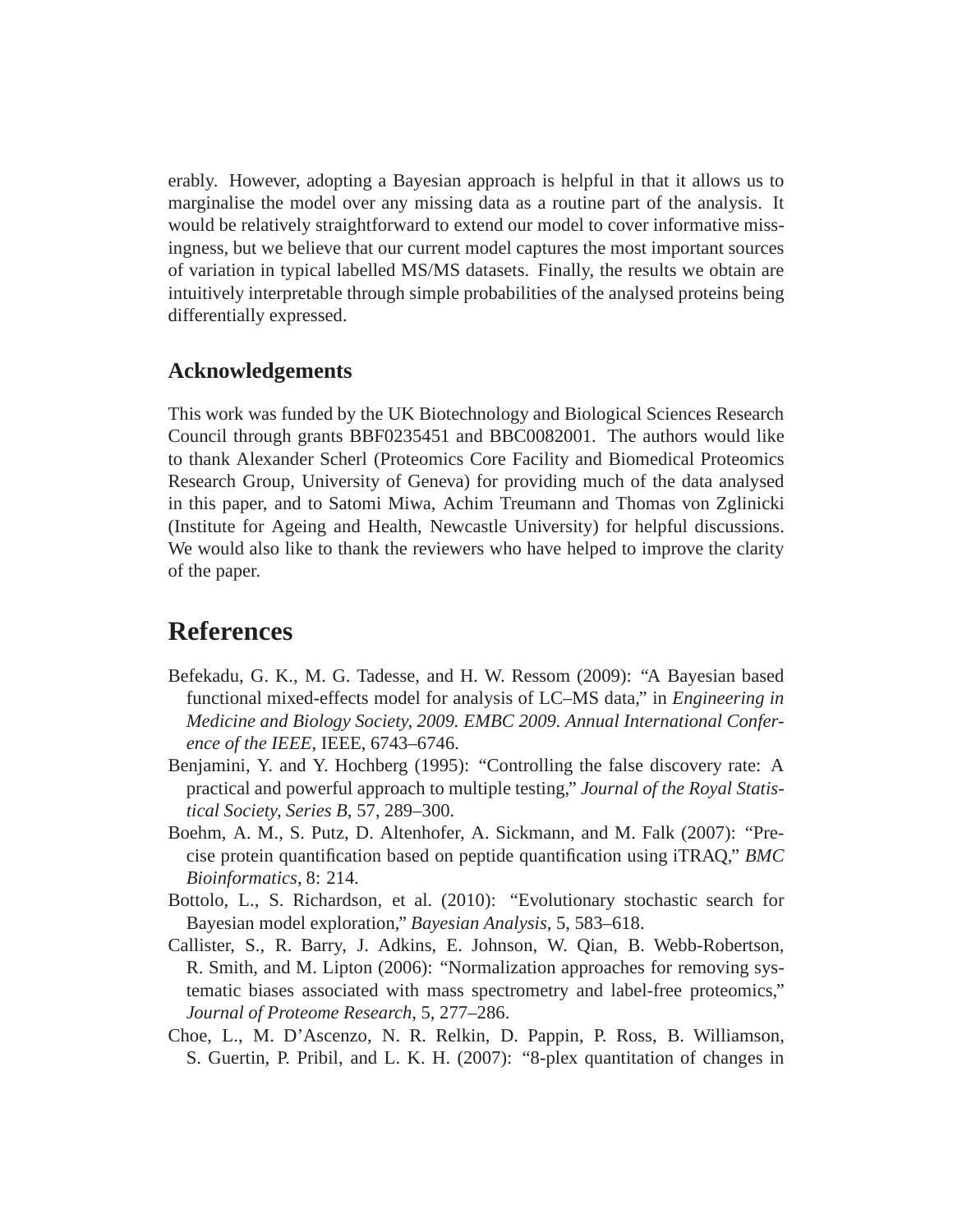cerebrospinal fluid protein expression in subjects undergoing intravenous immunoglobulin treatment for Alzheimer's disease." *Proteomics*, 7, 3651–3660.

- Davies, V., R. Reeve, W. Harvey, F. Maree, and D. Husmeier (2014): "Sparse bayesian variable selection for the identification of antigenic variability in the foot-and-mouth disease virus," in *Journal of Machine Learning Research: Workshop and Conference Proceedings*, volume 33, Journal of Machine Learning Research, volume 33, 149–158.
- Dayon, L., C. Pasquarello, C. Hoogland, J. C. Sancheza, and A. Scherl (2010): "Combining low- and high-energy tandem mass spectra for optimized peptide quantification with isobaric tags," *Journal of Proteomics*, 73, 769–777.
- dpeaqms (2011): "Bayesian statistical analysis of differential protein expression using data from MS/MS experiments on isobaric labeled samples," http:// r-forge.r-project.org/projects/dpeaqms/.
- Gamerman, D. and H. F. Lopes (2006): *Markov Chain Monte Carlo: Stochastic Simulation for Bayesian Inference*, Chapman and Hall, 2nd edition.
- Gelman, A., J. Carlin, H. Stern, and D. Rubin (2003): *Bayesian Data Analysis*, Chapman & Hall/CRC, 2nd edition.
- Hein, A.-M. K., S. Richardson, H. C. Causton, G. K. Ambler, and P. J. Green (2005): "BGX: a fully Bayesian integrated approach to the analysis of Affymetrix GeneChip data," *Biostatistics*, 6, 349–373.
- Hill, E. G., J. H. Schwake, S. Comte-Walters, E. H. Slate, A. L. Oberg, J. E. Eckel-Passow, T. M. Therneau, and K. L. Schey (2008): "A statistical model for iTRAQ data analysis," *Journal of Proteome Research*, 7, 3091–3101.
- Holm, S. (1979): "A simple sequentially rejective Bonferroni test procedure," *Scandinavian Journal of Statistics*, 6, 65–70.
- Jain, E., A. Bairoch, S. Duvaud, I. Phan, N. Redaschi, B. Suzek, M. Martin, P. Mc-Garvey, and E. Gasteiger (2009): "Infrastructure for the life sciences: design and implementation of the UniProt website," *BMC Bioinformatics*, 10: 136.
- Karpievitch, Y., A. Dabney, and R. Smith (2012): "Normalization and missing value imputation for label–free LC–MS analysis," *BMC Bioinformatics*, 13, S5.
- Karpievitch, Y., J. Stanley, T. Taverner, J. Huang, J. N. Adkins, C. Ansong, F. Heffron, T. O. Metz, W.-J. Qian, H. Yoon, et al. (2009): "A statistical framework for protein quantitation in bottom-up MS–based proteomics," *Bioinformatics*, 25, 2028–2034.
- Kersey, P. J., J. Duarte, A. Williams, Y. Karavidopoulou, E. Birney, and R. Apweiler (2004): "The International Protein Index: An integrated database for proteomics experiments." *Proteomics*, 4, 1985–1988.
- Keshamouni, V. G., G. Michailidis, C. S. Grasso, S. Anthwal, J. R. Strahler, A. Walker, D. A. Arenberg, R. C. Reddy, S. Akulapalli, V. J. Thannickal, T. J. Standiford, P. C. Andrews, and G. S. Omenn (2006): "Differential protein ex-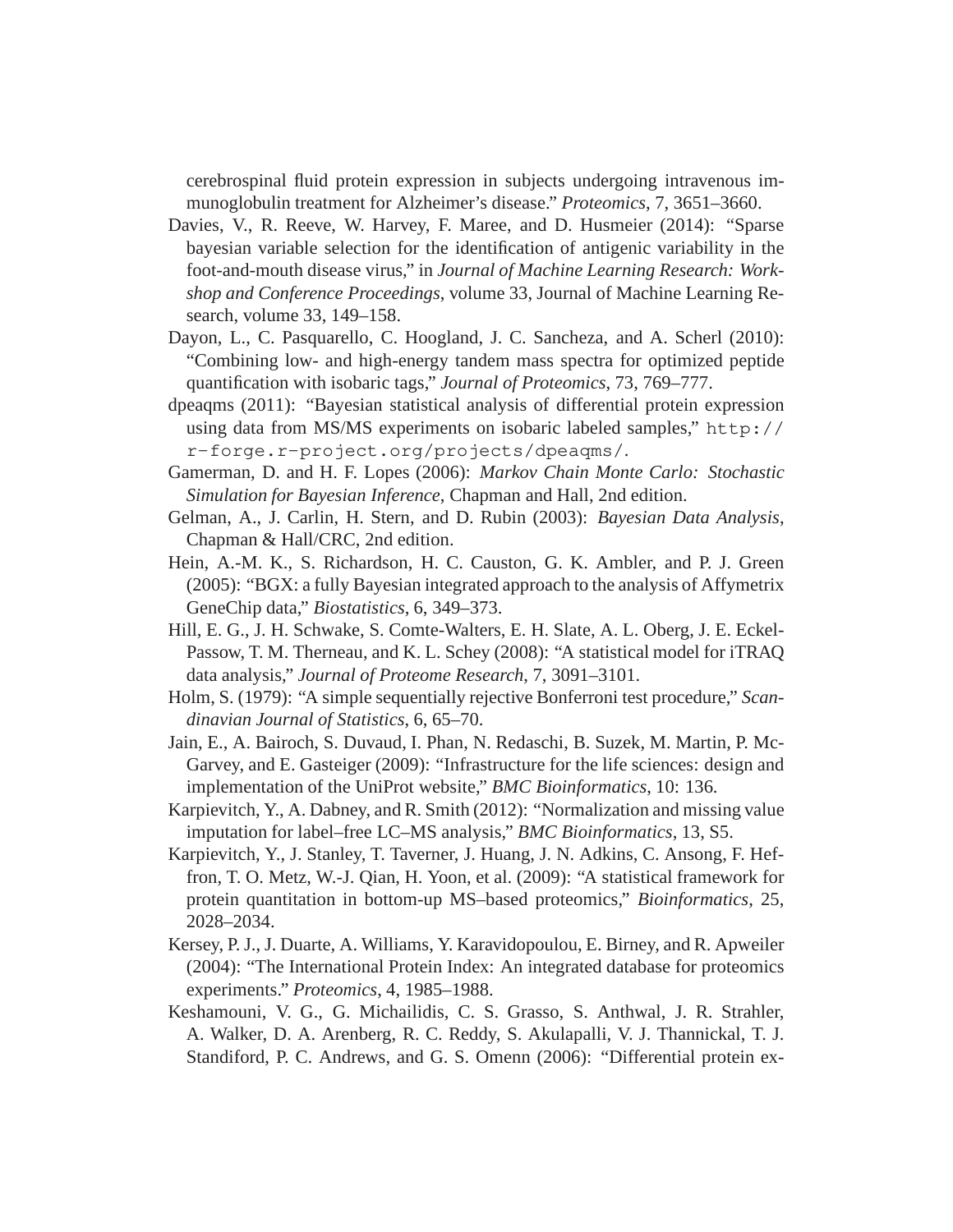pression profiling for iTRAQ-2DLC-MS/MS of lung cancer cells undergoing epithelial-mesenchymal transition reveals a migratory/invasive phenotype," *Journal of Proteome Research*, 5, 1143–1154.

- Kuo, L. and B. Mallick (1998): "Variable selection for regression models," *Sankhya: The Indian Journal of Statistics, Series B (1960-2002)*, 60, 65–81.
- Oberg, A. L., D. G. Mahoney, J. E. Eckel-Passow, C. J. Malone, R. D. Wolfinger, E. G. Hill, L. T. Cooper, O. K. Onuma, C. Spiro, T. M. Therneau, and B. H. R (2008): "Statistical analysis of relative labeled mass spectrometry data from complex samples using ANOVA," *Journal of Proteome Research*, 7, 225–233.
- Oberg, A. L. and D. W. Mahoney (2012): "Statistical methods for quantitative mass spectrometry proteomic experiments with labeling," *BMC Bioinformatics*, 13, S7.
- O'Hara, R. B. and M. J. Sillanpaa (2009): "A Review of Bayesian Variable Selection Methods: What, How and Which," *Bayesian Analysis*, 4, 85–118.
- Perkins, D. N., D. J. C. Pappin, D. M. Creasy, and J. S. Cottrell (1999): "Probability-based protein identification by searching sequence databases using mass spectrometry data," *Electrophoresis*, 20, 3551–3567.
- Plummer, M. (2003): "JAGS: A program for analysis of Bayesian graphical models using Gibbs sampling," in *Proceedings of the 3rd International Workshop on Distributed Statistical Computing*, Vienna, Austria, http://www-ice.iarc. fr/˜martyn/software/jags/.
- ProteoRed (2010): "ProteoRed Multi-centric Experiment 5," http://www. proteored.org/PME5\_main.asp.
- Ross, P. L., Y. N. Huang, J. N. Marchese, and B. Williamson (2004): "Multiplexed protein quantitation in Saccharomyces cerevisiae using amine-reactive isobaric tagging reagents," *Molecular Cellular Proteomics*, 3, 1154–1169.
- Sidak, Z. (1968): "On multivariate normal probabilities of rectangles: their dependence on correlations," *Ann. Math. Statist.*, 39, 1425–1434.
- Smyth, G. K. (2004): "Linear models and empirical Bayes methods for assessing differential expression in microarray experiments," *Statistical Applications in Genetics and Molecular Biology*, 3:3.
- Thompson, A., J. Schalfer, K. Kuhn, S. Kienle, J. Schwarz, S. Gunter, T. Neumann, and C. Hamon (2003): "Tandem mass tags: A novel quantification strategy for comparative analysis of complex protein mixtures by MS/MS," *Analytical Chemistry*, 75, 1895–1904.
- Wang, X., G. A. Anderson, R. D. Smith, and A. R. Dabney (2012): "A hybrid approach to protein differential expression in mass spectrometry-based proteomics," *Bioinformatics*, 28, 1586–1591.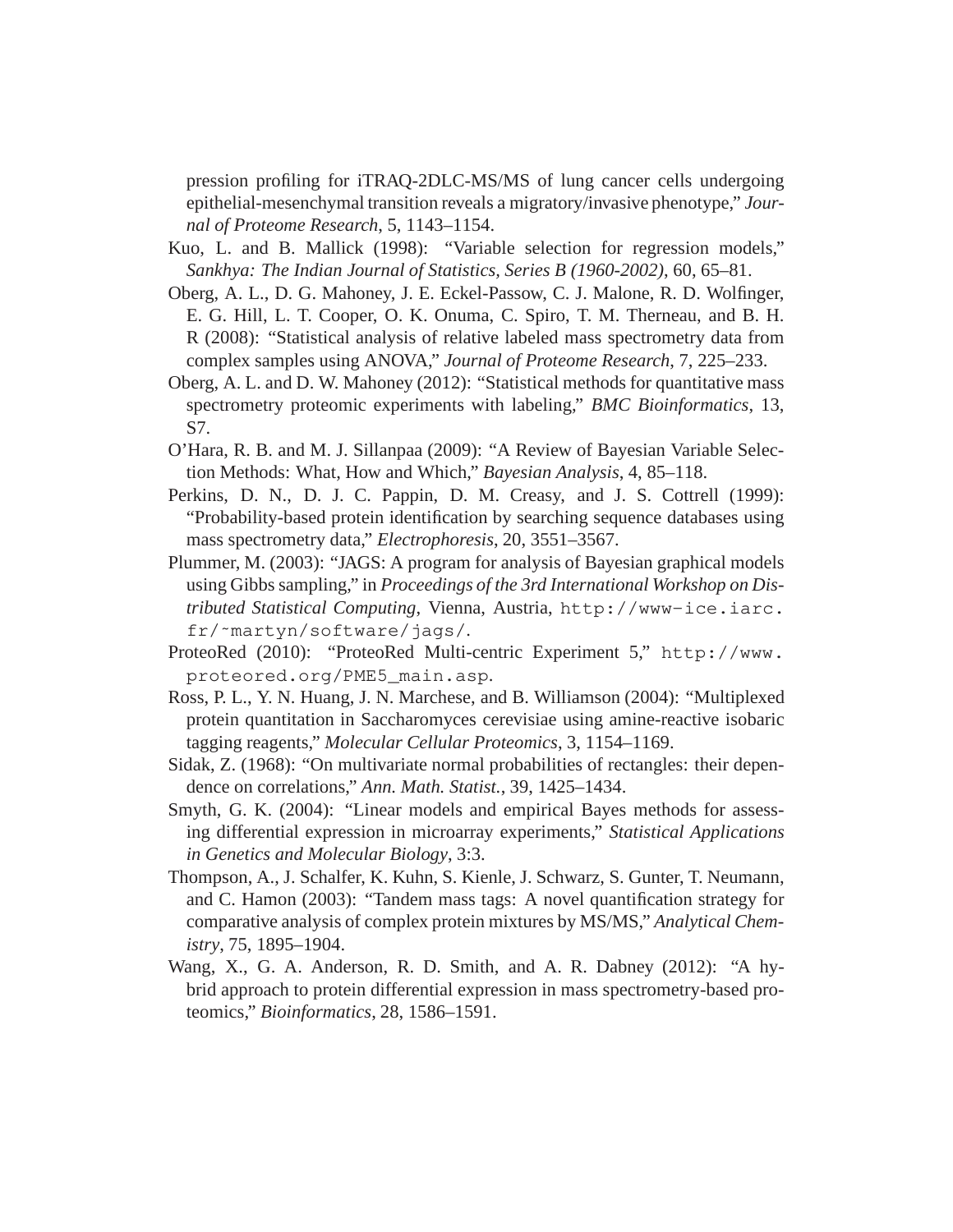# **Appendix**

The JAGS model implementing the differential protein expression model described in section 2.2 is shown below.

```
model {
 Tau ˜ dgamma(a.tau,b.tau)
 Sigma <- 1/sqrt(Tau)
 for (j in 1:P) {
  for (k in 1:m[j]) {
   Alpha[moffset[j]+k] ˜ dnorm(a.alpha,b.alpha)
  }
 }
 for (e in 1:E) {
  kappa[e, 1] <- 0
  for (s in 2:numberOfSamples[e]) {
  kappa[e,s] ˜ dnorm(a.kappa,b.kappa)
  }
 }
 for (j in 1:P) {
  p[1,j] < -0.0Beta[1, j] <- 0.0
  Gamma[1, j] <- 0.0
  for (g in 2:G) {
   p[q, j] \sim dbeta(a.p,b.p)
   Beta[g, j] \tilde{ } dbern(p[g, j])
   Gamma[g,j] ~ dnorm(a.gamma,b.gamma)
  }
  for (n in 1:N[j]) {
   intensity[offset[j]+n] ˜ dnorm(kappa[experiment[offset[j]+n],
     sample[offset[j]+n] - sampleoffset[experiment[offset[j]+n]]]
      + Alpha[peptide[offset[j]+n]]
      + Beta[group[offset[j]+n],j]*Gamma[group[offset[j]+n],j]
     , Tau) ;}
 }
}
```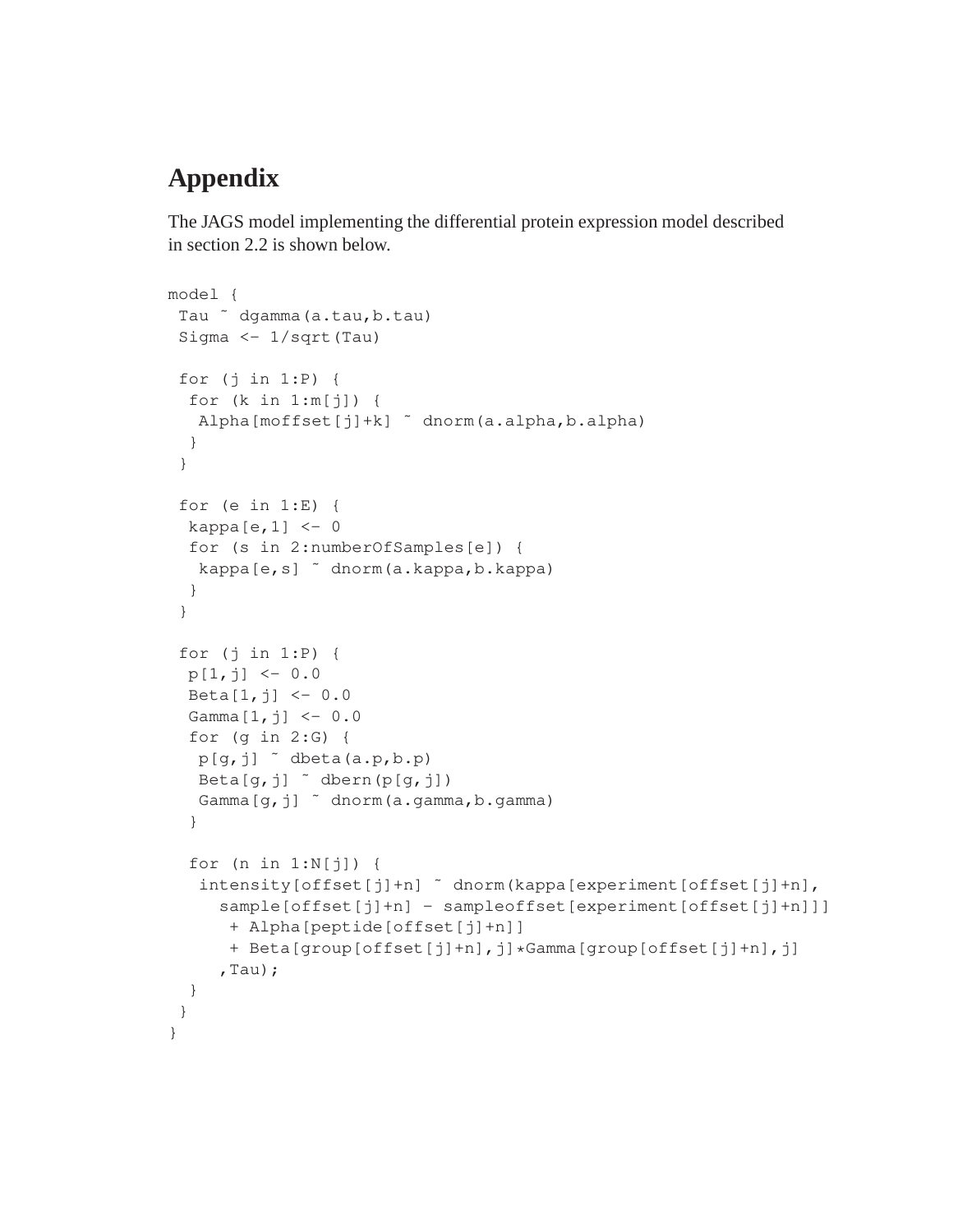### **Package Installation and Getting Started**

The dpeaqms package is an R package which relies on the rjags package and the native JAGS library already being installed. The JAGS library can be downloaded and installed from http://www-ice.iarc.fr/~martyn/software/jags/. The rjags package is an R interface to this native JAGS library and can be installed within R by using the command

```
install.packages("rjags")
```
and then the dpeaqms package can be installed by using the command

```
install.packages("dpeaqms",
                 repos="http://r-forge.r-project.org")
```
Once the dpeaqms package is installed, an overview vignette can be accessed by using the command

```
vignette("dpeaqms")
```
A vignette showing the analysis of the simulated dataset described in section 3 can be accessed using the command

vignette("dpeaqms.simulatedDataset")

### **The MCMC sampling scheme**

The MCMC scheme is a Gibbs sampler which involves simulating realisations of the model parameters in turn from their full conditional distributions as follows:

• The log-normalisation ratio for reporter ion  $i$  in experiment  $e$  is simulated using  $\kappa_{eqi}$   $\cdot \sim N(A_{eqi}, 1/B)$  for  $(g, i) \neq (g_e, 1)$ , where

$$
A_{egi} = \frac{a_{\kappa}b_{\kappa} + \sum_{jk}(y_{egjki} - \alpha_{jk} - \beta_{gj}\gamma_{gj})/\sigma^2}{b_{\kappa} + n_{\kappa}/\sigma^2}, \qquad B_{ei} = b_{\kappa} + n_{\kappa}/\sigma^2,
$$

and  $n_{\kappa} = \sum_j m_j$  is the number of log-intensity measurements for reporter i in experiment e.